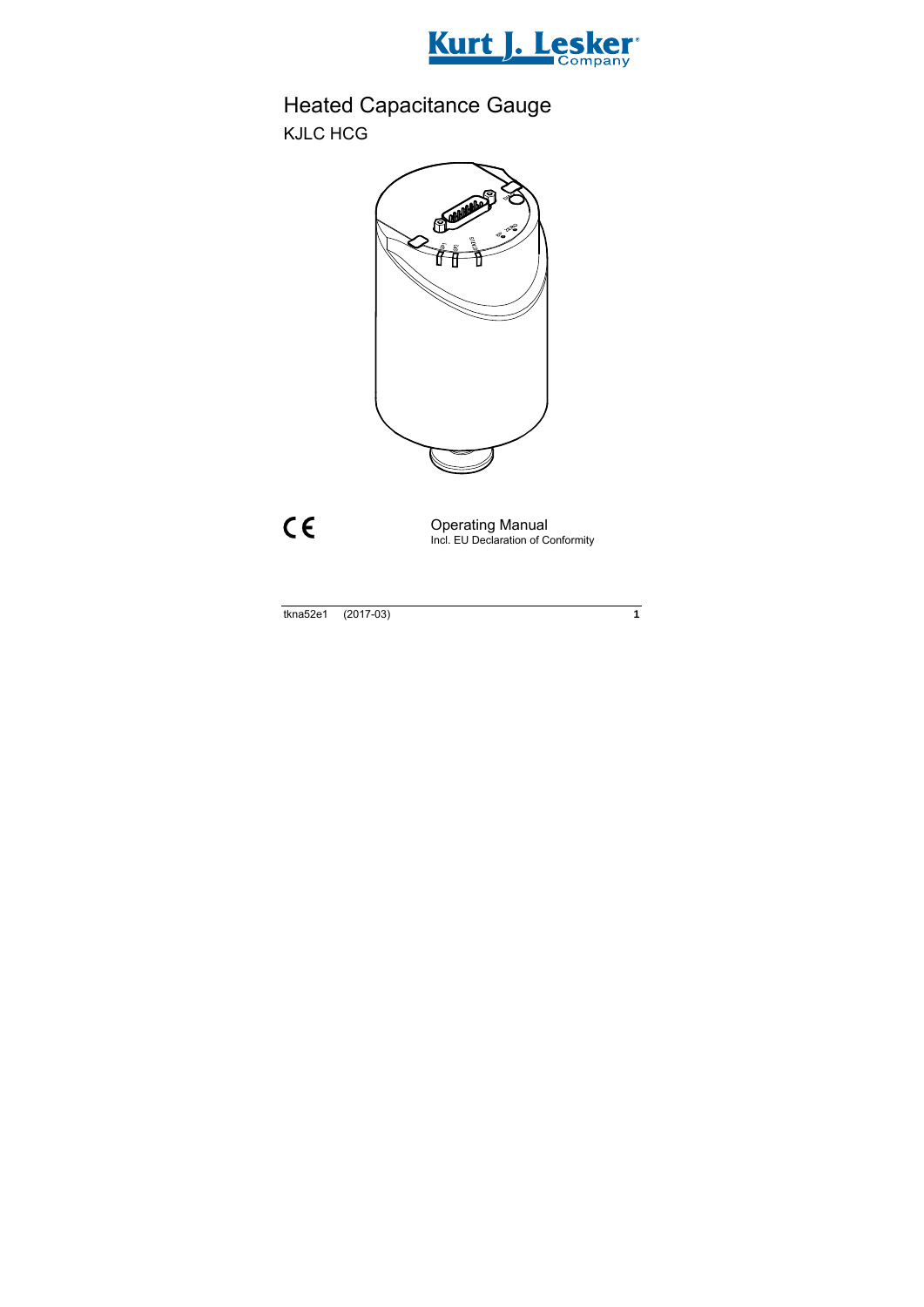

### **Product Identification**

In all communications with Kurt J. Lesker Company, please specify the information given on the product nameplate. For convenient reference copy that information into the space provided below.

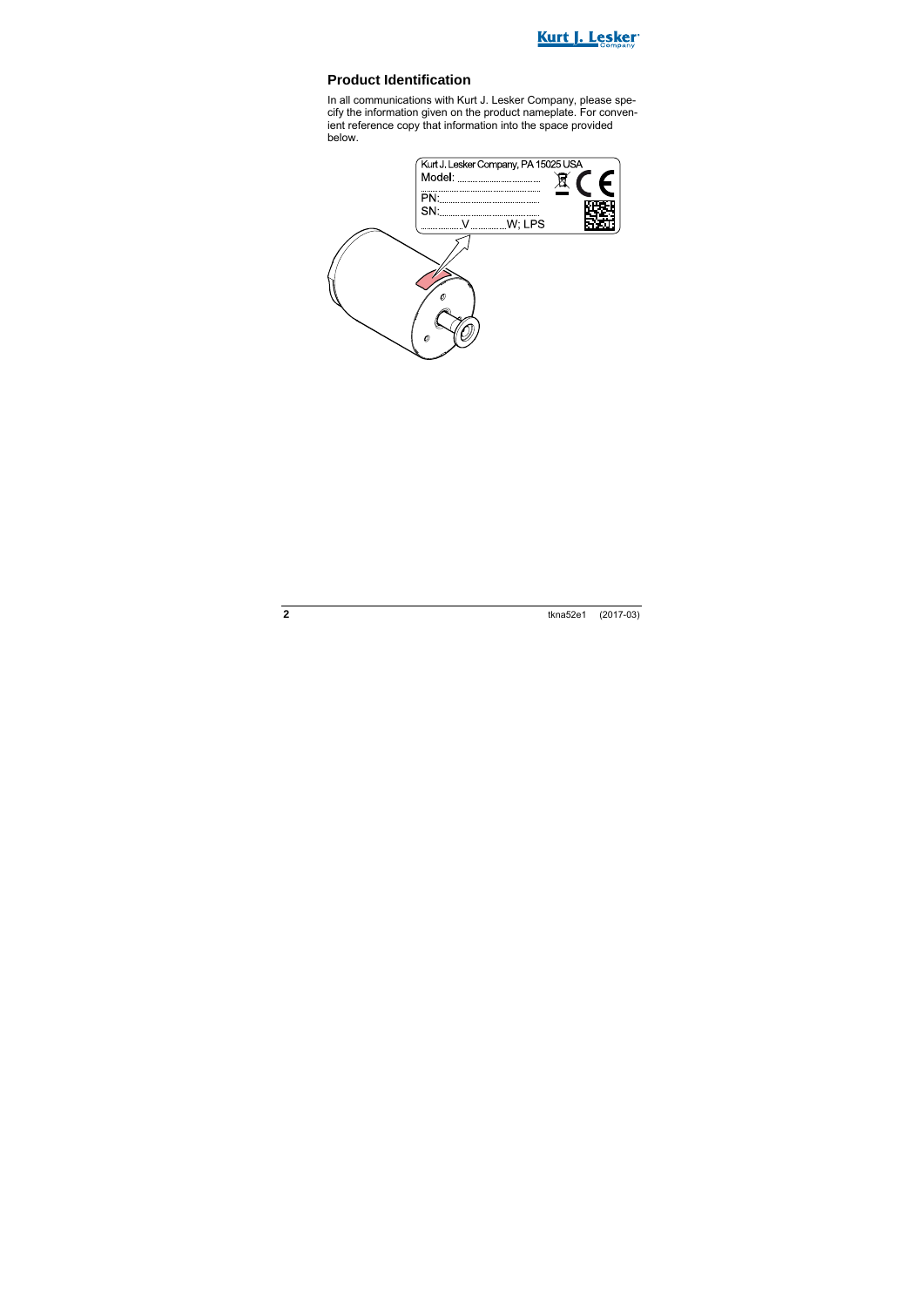

## **Validity**

This document applies to products with the following part numbers:

**HCG100-HT-1-1**  $1 \Rightarrow$  Standard  $2 \Rightarrow P$  Control Flange  $1 \Rightarrow$  DN 16 ISO-KF  $2 \Rightarrow$  DN 16 CF-R  $3 \Rightarrow \frac{1}{2}$  OD Tube  $6 \Rightarrow 8$  VCR Female Unit - T ⇒ Torr (× 133 Pa; × 1.3 mbar)  $M \Rightarrow mbar$  ( $\times$  100 Pa)  $N \Rightarrow 0.1$  $M \Rightarrow 0.25$  $L \Rightarrow 0.5$  $K \Rightarrow 1$  $J \Rightarrow 2$  $\vert \Rightarrow 5$ Measurement  $H \Rightarrow 10$ Range (F S )  $G \Rightarrow 20$  $F \rightarrow 50$  $F \rightarrow 100$  $D \Rightarrow 200$  $C \Rightarrow 500$  $B \Rightarrow 1000$  (Torr only)  $A \Rightarrow 1100$  (mbar only)

The part number (PN) can be taken from the product nameplate. If not indicated otherwise in the legends, the illustrations in this document correspond to gauges with the DN 16 ISO-KF vacuum connection. They apply to gauges with other vacuum connections by analogy.

We reserve the right to make technical changes without prior notice.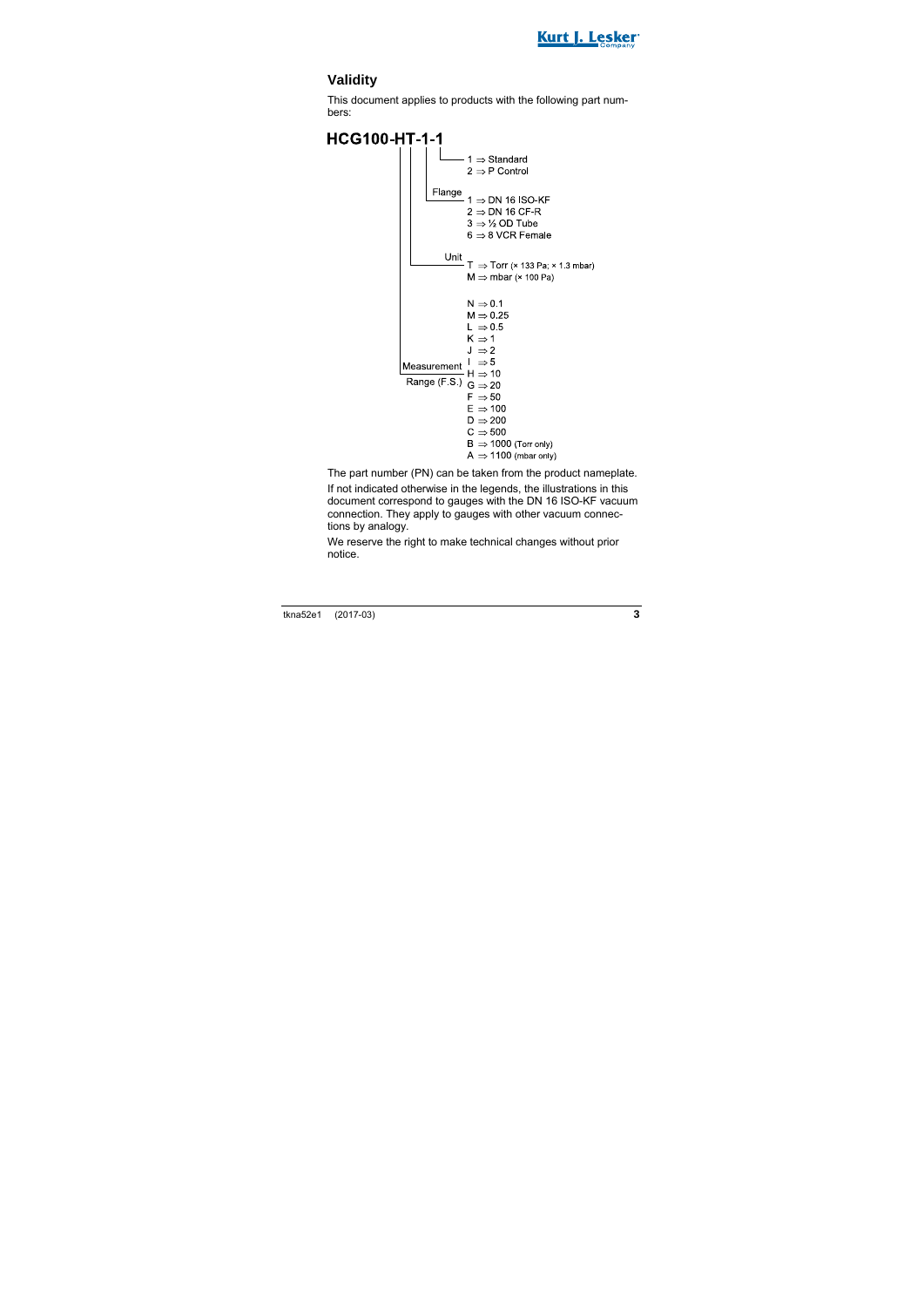

### **Intended Use**

The temperature compensated Heated Capacitance Gauges of the KJLC HCG series are intended for absolute pressure measurement of gases in their respective pressure ranges ( $\rightarrow \mathbb{B}$  3).

### **Functional Principle**

A ceramic diaphragm is deflected by pressure. The deflection is measured capacitively and converted into an analog linear output signal by the digital electronics.

The output signal is independent of the gas type.

Very accurate pressure measurement is achieved by heating the sensor to a constant temperature of 100°C which results in a compensation of changes in the ambient conditions and a reduced deposition of process products and by-products in process applications. An integrated baffle protects the sensor against coating.

### **Trademark**

VCR® Swagelok Marketing Co.

### **Patents**

EP 1070239 B1, 1040333 B1 US Patents 6528008, 6591687, 7107855, 7140085

### **Scope of Delivery**

- 1× gauge KJLC HCG
- 1× insulation shell
- 1× pin for adjusting settings via buttons
- 1× Calibration Test Report
- 1× Operating Manual English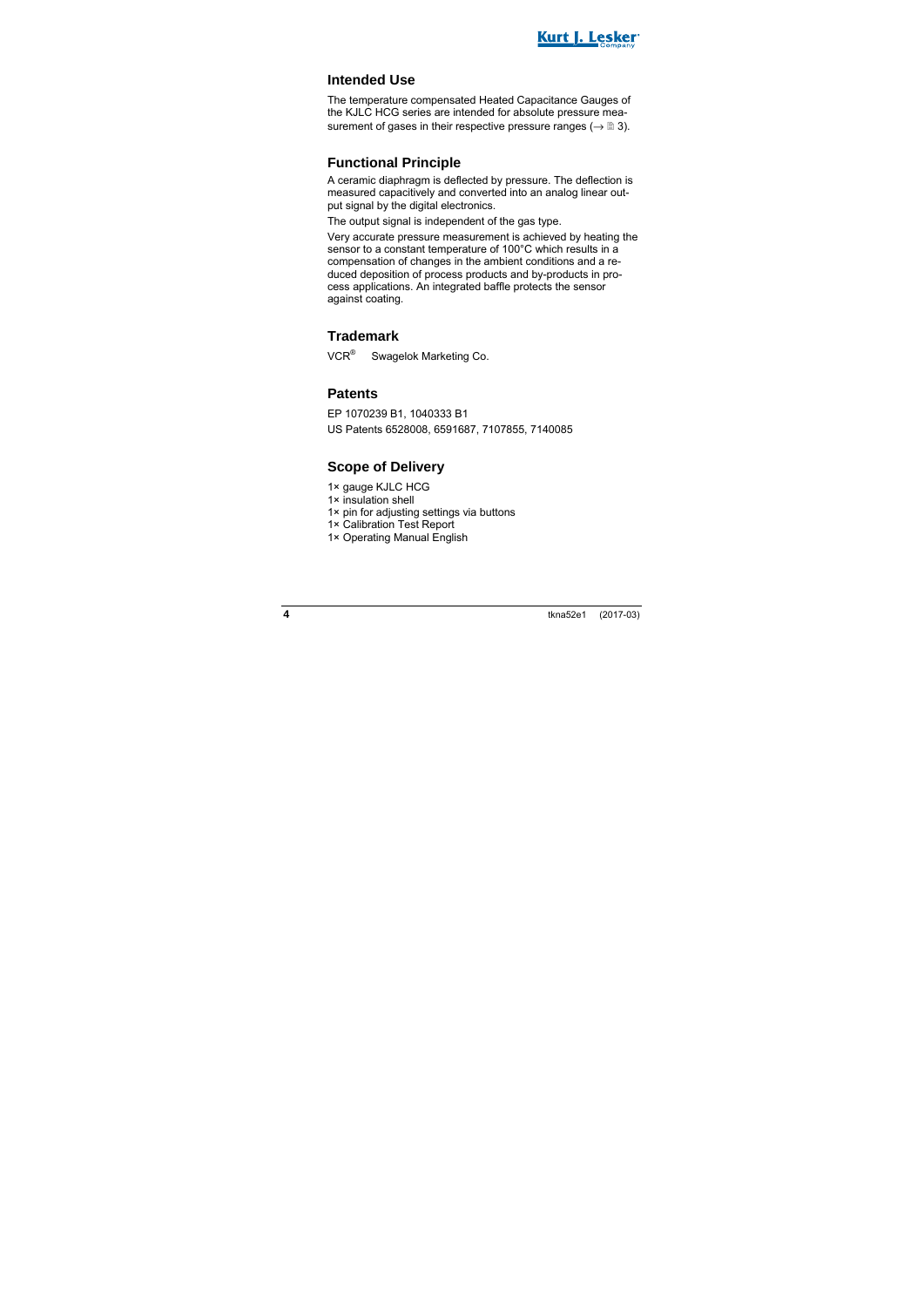

## **Contents**

| <b>Product Identification</b><br>Validity<br>Intended Use<br><b>Functional Principle</b><br>Trademark<br>Patents<br>Scope of Delivery                                                 | $\overline{2}$<br>3<br>4<br>4<br>4<br>4<br>$\overline{4}$ |
|---------------------------------------------------------------------------------------------------------------------------------------------------------------------------------------|-----------------------------------------------------------|
| <b>Safety</b><br>1<br>1.1 Symbols Used                                                                                                                                                | 6<br>6                                                    |
| 1.2 Personnel Qualifications<br>1.3 General Safety Instructions<br>1.4 Liability and Warranty                                                                                         | 6<br>$\overline{7}$<br>7                                  |
| 2 Technical Data                                                                                                                                                                      | 8                                                         |
| Installation<br>3<br>3.1 Vacuum Connection<br>3.2 Power Connection                                                                                                                    | 14<br>14<br>18                                            |
| Operation<br>4<br>4.1 Status Indication<br>4.2 Zeroing the Gauge<br>4.2.1 <zero> Adjustment<br/>4.3 Switching Functions<br/>4.4 Activating the Factory Setting (Factory Reset)</zero> | 20<br>20<br>21<br>21<br>25<br>28                          |
| 5 Deinstallation<br>5.1 Power Connection<br>5.2 Vacuum connection                                                                                                                     | 29<br>29<br>29                                            |
| 6<br><b>Maintenance, Repair</b>                                                                                                                                                       | 32                                                        |
| 7<br><b>Returning the Product</b>                                                                                                                                                     | 32                                                        |
| <b>Disposal</b><br>8                                                                                                                                                                  | 33                                                        |
| <b>Further Information</b>                                                                                                                                                            |                                                           |
| <b>EU Declaration of Conformity</b>                                                                                                                                                   |                                                           |

For cross-references within this document, the symbol  $(\rightarrow \mathbb{B} XY)$ is used, for cross-references to further documents, listed under "Further Information", the symbol  $(\rightarrow \Box \Box \Box)$ .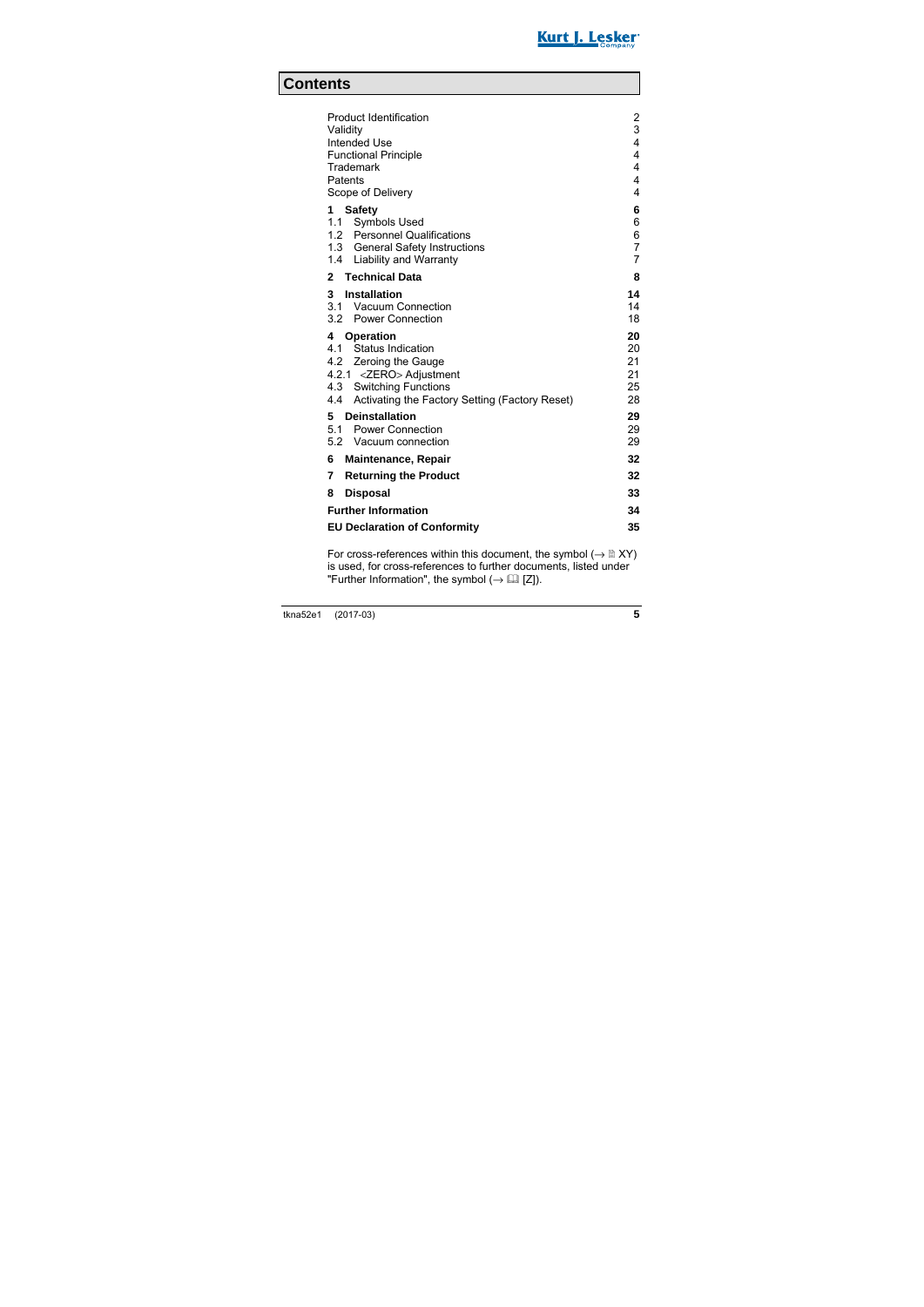

## **1 Safety**

### **1.1 Symbols Used**



Information on preventing any kind of physical injury.

**WARNING** Λ

Information on preventing extensive equipment and environmental damage.

**Caution**

Information on correct handling or use. Disregard can lead to malfunctions or minor equipment damage.



### **1.2 Personnel Qualifications**



All work described in this document may only be carried out by persons who have suitable technical training and the necessary experience or who have been instructed by the end-user of the product.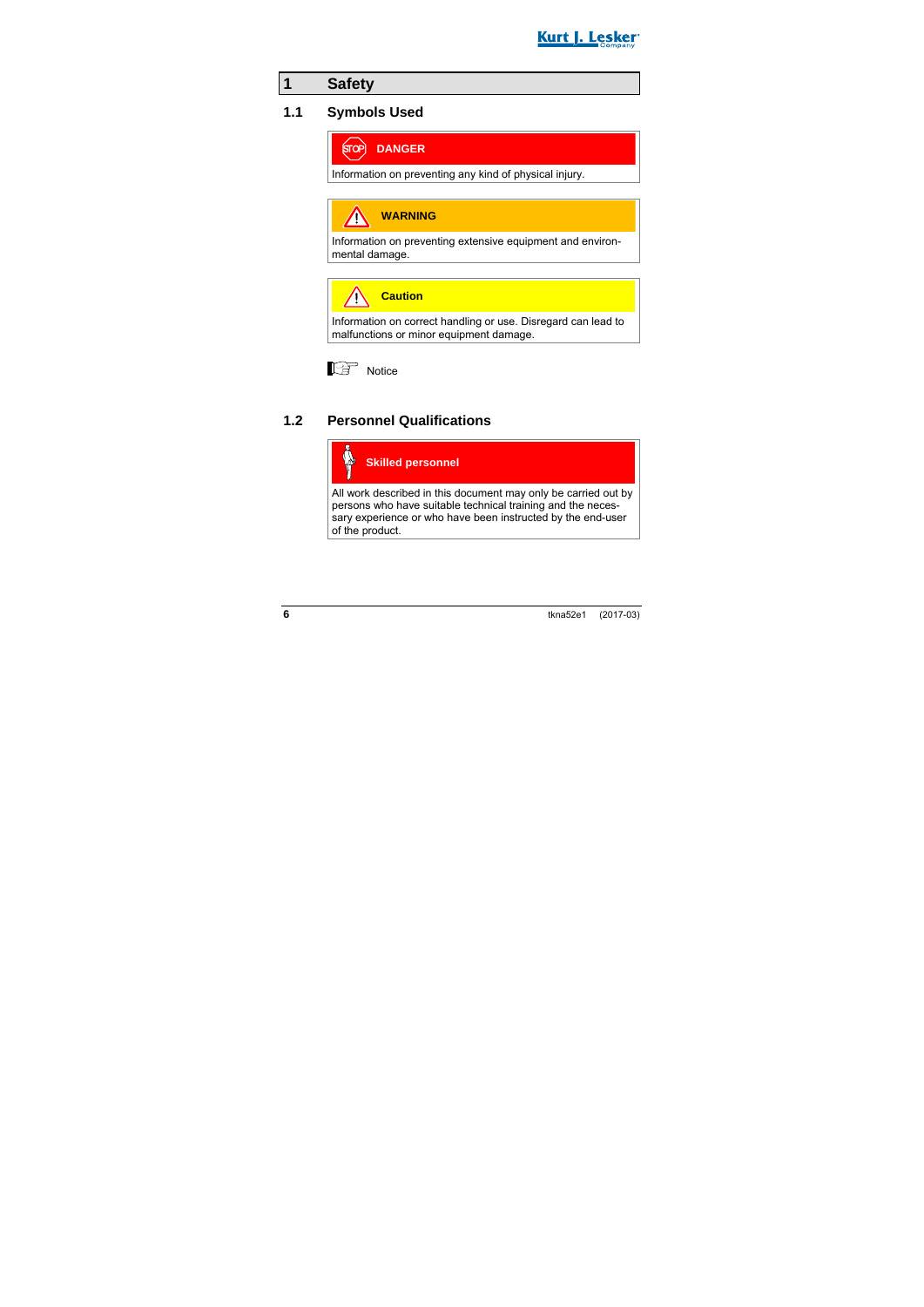

### **1.3 General Safety Instructions**

- Adhere to the applicable regulations and take the necessary precautions for the process media used. Consider possible reactions with the product materials.
- Adhere to the applicable regulations and take the necessary precautions for all work you are going to do and consider the safety instructions in this document.
- Before beginning to work, find out whether any vacuum components are contaminated. Adhere to the relevant regulations and take the necessary precautions when handling contaminated parts.

Communicate the safety instructions to all other users.

### **1.4 Liability and Warranty**

Kurt J. Lesker Company assumes no liability and the warranty becomes null and void if the end-user or third parties

- disregard the information in this document
- use the product in a non-conforming manner
- make any kind of interventions (modifications, alterations etc.) on the product
- use the product with accessories not listed in the product documentation.

The end-user assumes the responsibility in conjunction with the process media used.

Gauge failures due to contamination are not covered by the warranty.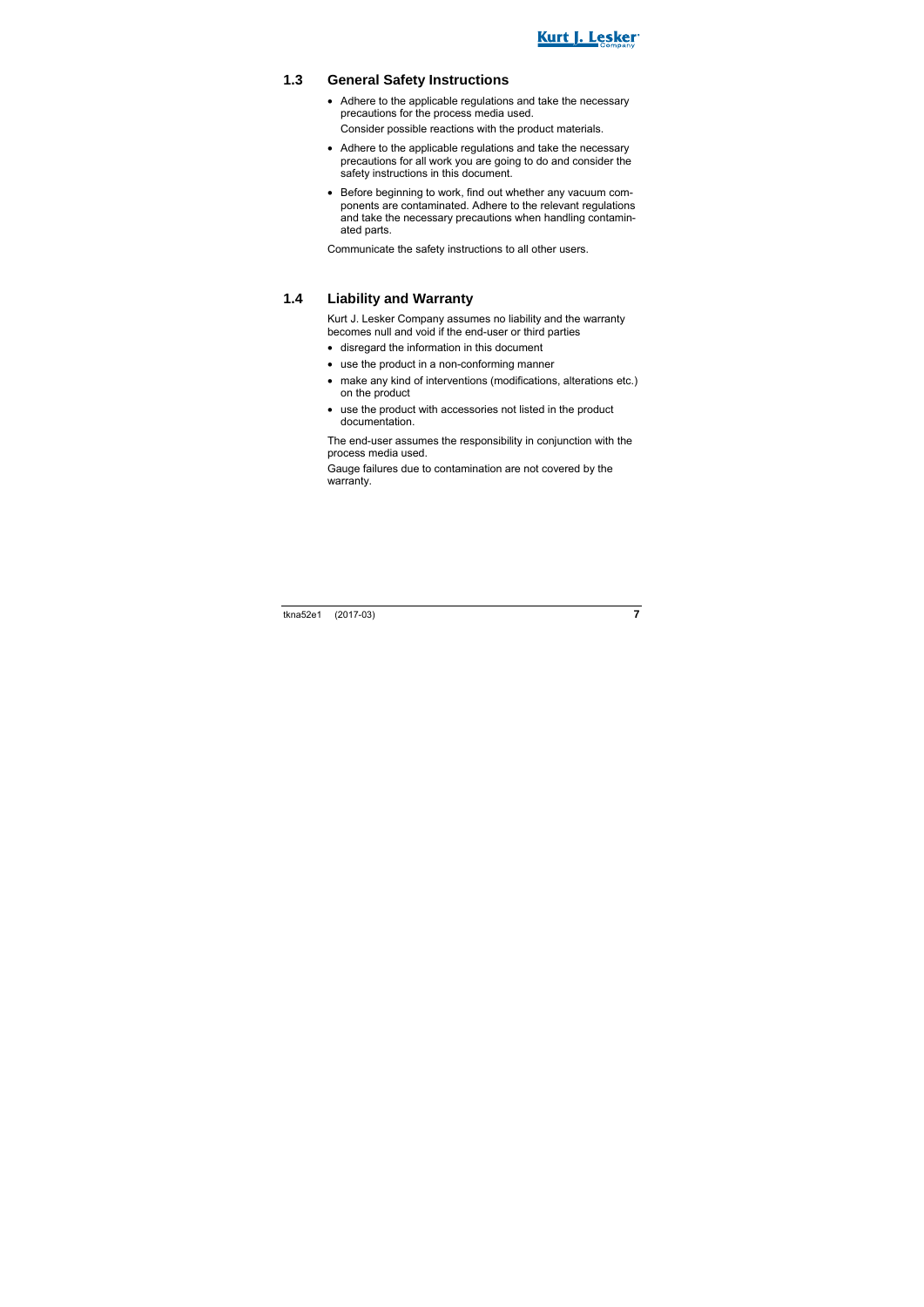

## **2 Technical Data**

| Measurement range                               | $\rightarrow$ "Validity"                       |
|-------------------------------------------------|------------------------------------------------|
| Accuracy <sup>1)</sup>                          |                                                |
| ≤0.5 Torr/mbar $F.S.$                           | 0.4% of reading                                |
| ≥1 Torr/mbar $F S$                              | 0.2% of reading                                |
| Temperature effect on zero                      |                                                |
| ≤0.5 Torr/mbar $F.S.$<br>$\geq$ 1 Torr/mbar F S | $0.0050\%$ F.S./ $°C$<br>$0.0025\%$ F.S./ $°C$ |
|                                                 |                                                |
| Temperature effect on span                      | 0.02% of reading / $^{\circ}$ C                |
| Resolution                                      | $0.003\%$ F.S.                                 |
| Gas type dependence                             | none                                           |
| Output signal analog                            |                                                |
| (measurement signal)                            |                                                |
|                                                 | $0+10V$                                        |
| Measurement range                               |                                                |
| Voltage range                                   | $-5+10.24$ V<br>(limited to $+10.24$ V)        |
| Relationship voltage-pressure                   | linear                                         |
| Output impedance                                | $0 \Omega$ (short-circuit proof)               |
| Loaded impedance                                | >10 kQ                                         |
| Response time <sup>2)</sup>                     |                                                |
| ≥0.25 Torr/mbar (F.S.)                          | 30 <sub>ms</sub>                               |
| 0.1 Torr/mbar (F.S.)                            | 130 ms                                         |
| Identification                                  |                                                |
| Resistance R <sub>Ident</sub>                   | 13.2 k $\Omega$ referenced to                  |
| Voltage                                         | supply common                                  |
|                                                 | ≤5 V                                           |

2) Increase 10 … 90 % F.S.R.

1

<sup>&</sup>lt;sup>1)</sup> Non-linearity, hysteresis, repeatability in the calibrated range at 25  $^{\circ}$ C ambient operating temperature without temperature effects after operation of 2 h.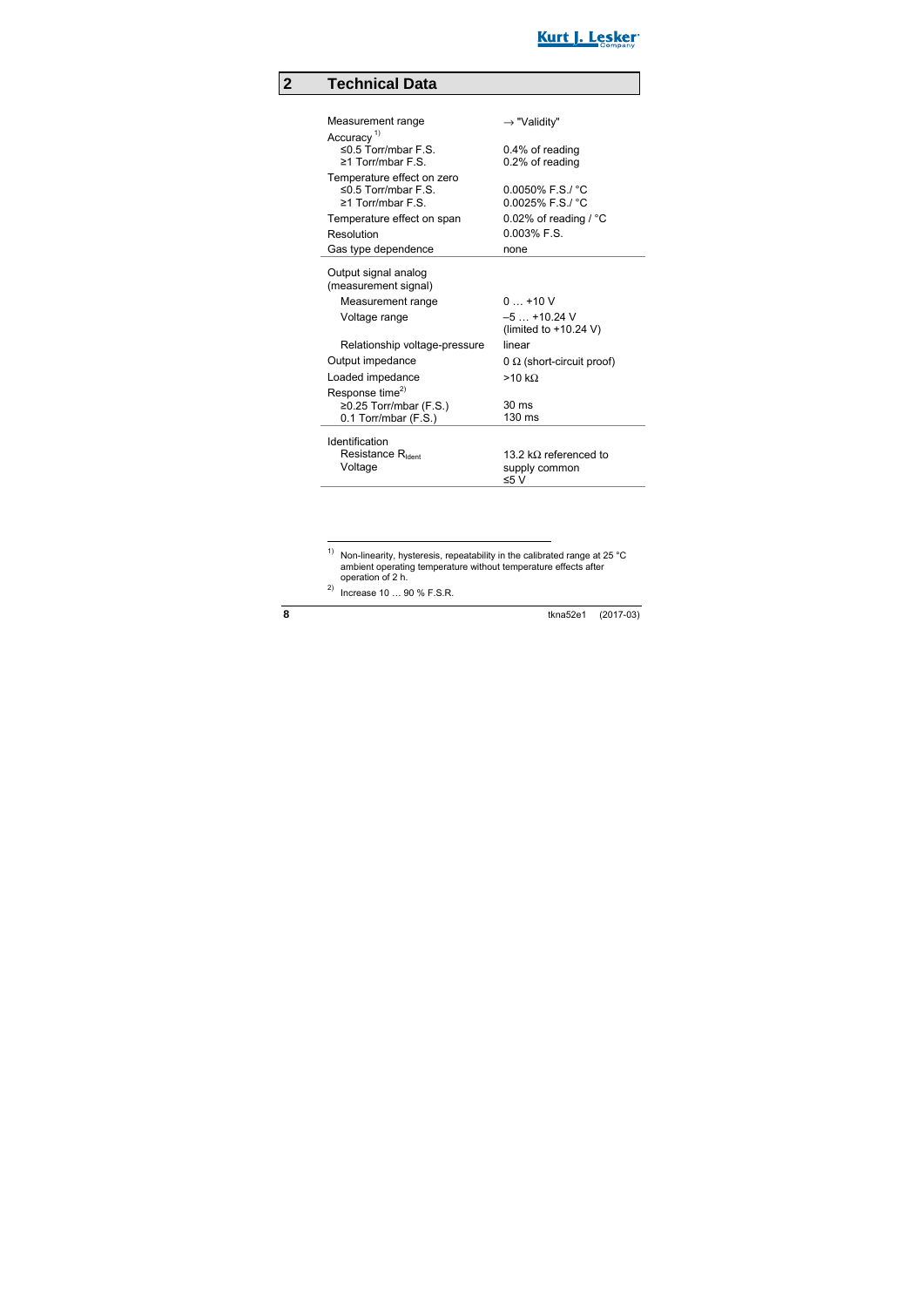

| Remote Zero Adjust                                                      | digital input for zero adjust-<br>ment with external switching<br>contact ( $\rightarrow \mathbb{B}$ 21) |  |
|-------------------------------------------------------------------------|----------------------------------------------------------------------------------------------------------|--|
| External switching contact<br>Pulse                                     | $30 V$ (dc) / <5 mA (dc)<br>$>1$ s $\dots$ <5 s                                                          |  |
| Switching functions                                                     | SP1, SP2                                                                                                 |  |
| Setting range                                                           | $099\%$ F.S. $(09.9 V)$                                                                                  |  |
| <b>Hysteresis</b>                                                       | $1\%$ F S                                                                                                |  |
| Relay contact                                                           | 30 V (dc)/ ≤0.5 A (dc)<br>floating (NO)                                                                  |  |
| closed                                                                  | $p \leq p_{SP}$ (LED lit solid)                                                                          |  |
| open                                                                    | $p \ge p_{SP}$ (LED off)                                                                                 |  |
| Switching time                                                          | ≤50 $ms$                                                                                                 |  |
| Status relay                                                            |                                                                                                          |  |
| Relay contact                                                           | 30 V (dc)/ ≤0.5 A (dc)<br>connected to supply com-<br>mon (pin $5$ )                                     |  |
| closed                                                                  | measurement mode<br>warning                                                                              |  |
| open                                                                    | no supply voltage<br>warming up<br>error                                                                 |  |
| RS232C interface                                                        |                                                                                                          |  |
| <b>Transmission rate</b>                                                | 9600 baud                                                                                                |  |
| Data format                                                             | binary                                                                                                   |  |
|                                                                         | 8 data bits                                                                                              |  |
|                                                                         | one stop bit<br>no parity bit                                                                            |  |
|                                                                         | no handshake                                                                                             |  |
|                                                                         | $\rightarrow$ "Power Connection"                                                                         |  |
| For further information on the RS232C interface $\rightarrow \Box$ [1]. |                                                                                                          |  |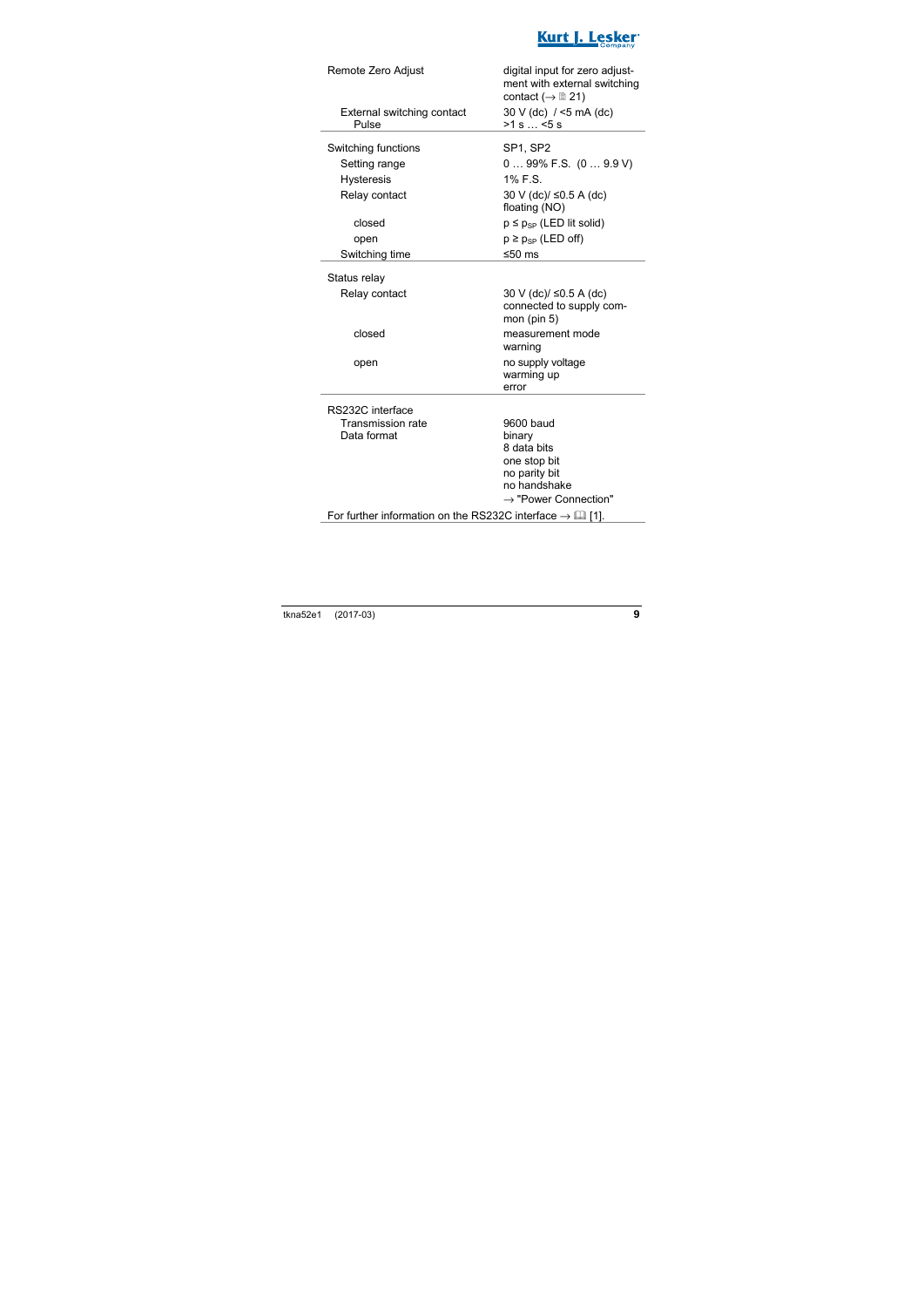

### Supply

|                                                                                                                                                                                | <b>DANGER</b>               |                                                                                                                                                                                                                                                                 |
|--------------------------------------------------------------------------------------------------------------------------------------------------------------------------------|-----------------------------|-----------------------------------------------------------------------------------------------------------------------------------------------------------------------------------------------------------------------------------------------------------------|
|                                                                                                                                                                                | be fused.                   | The gauge may only be connected to power sup-<br>plies, instruments or control devices that conform<br>to the requirements of a grounded protective extra-<br>low voltage (PELV) and limited power source<br>(LPS), Class 2. The connection to the gauge has to |
| Supply voltage<br>at the gauge                                                                                                                                                 |                             | Class 2 / LPS<br>+14 $\dots$ +30 V (dc) or<br>±15 V (±5%)                                                                                                                                                                                                       |
| Ripple                                                                                                                                                                         |                             | ≤1 $V_{nn}$                                                                                                                                                                                                                                                     |
| Power consumption<br>while being heated<br>≤15W<br>≤10 W<br>at operating temperature<br>The gauge is protected against reverse polarity of the supply<br>voltage and overload. |                             |                                                                                                                                                                                                                                                                 |
| Electrical connection                                                                                                                                                          |                             | 15-pin D-sub, male                                                                                                                                                                                                                                              |
| Sensor cable for                                                                                                                                                               |                             | 15-pin plus shielding                                                                                                                                                                                                                                           |
| Cable length                                                                                                                                                                   | Supply voltage 15 V         | $\leq$ 4 m (0.14 mm <sup>2</sup> /conductor)<br>$\leq$ 7 m (0.25 mm <sup>2</sup> /conductor)                                                                                                                                                                    |
|                                                                                                                                                                                | Supply voltage 24 V         | $\leq$ 20 m (0.14 mm <sup>2</sup> /conductor)<br>≤35 m (0.25 mm <sup>2</sup> /conductor)                                                                                                                                                                        |
|                                                                                                                                                                                | Supply voltage 30 V         | ≤40 m (0.14 mm <sup>2</sup> /conductor)<br>≤70 m (0.25 mm <sup>2</sup> /conductor)                                                                                                                                                                              |
| For longer cables, larger conductor cross-sections are required<br>$(Rcable \leq 1.0 \Omega)$ .                                                                                |                             |                                                                                                                                                                                                                                                                 |
| Grounding concept                                                                                                                                                              |                             | $\rightarrow$ "Power Connection"                                                                                                                                                                                                                                |
|                                                                                                                                                                                | Materials exposed to vacuum | ceramics $(AI_2O_3 \ge 99.5\%)$ ,                                                                                                                                                                                                                               |

Internal volume

ceramics  $(A_2O_3 \ge 99.5\%)$ ,<br>stainless steel AISI 316L<br> $\le 4.2$  cm<sup>3</sup>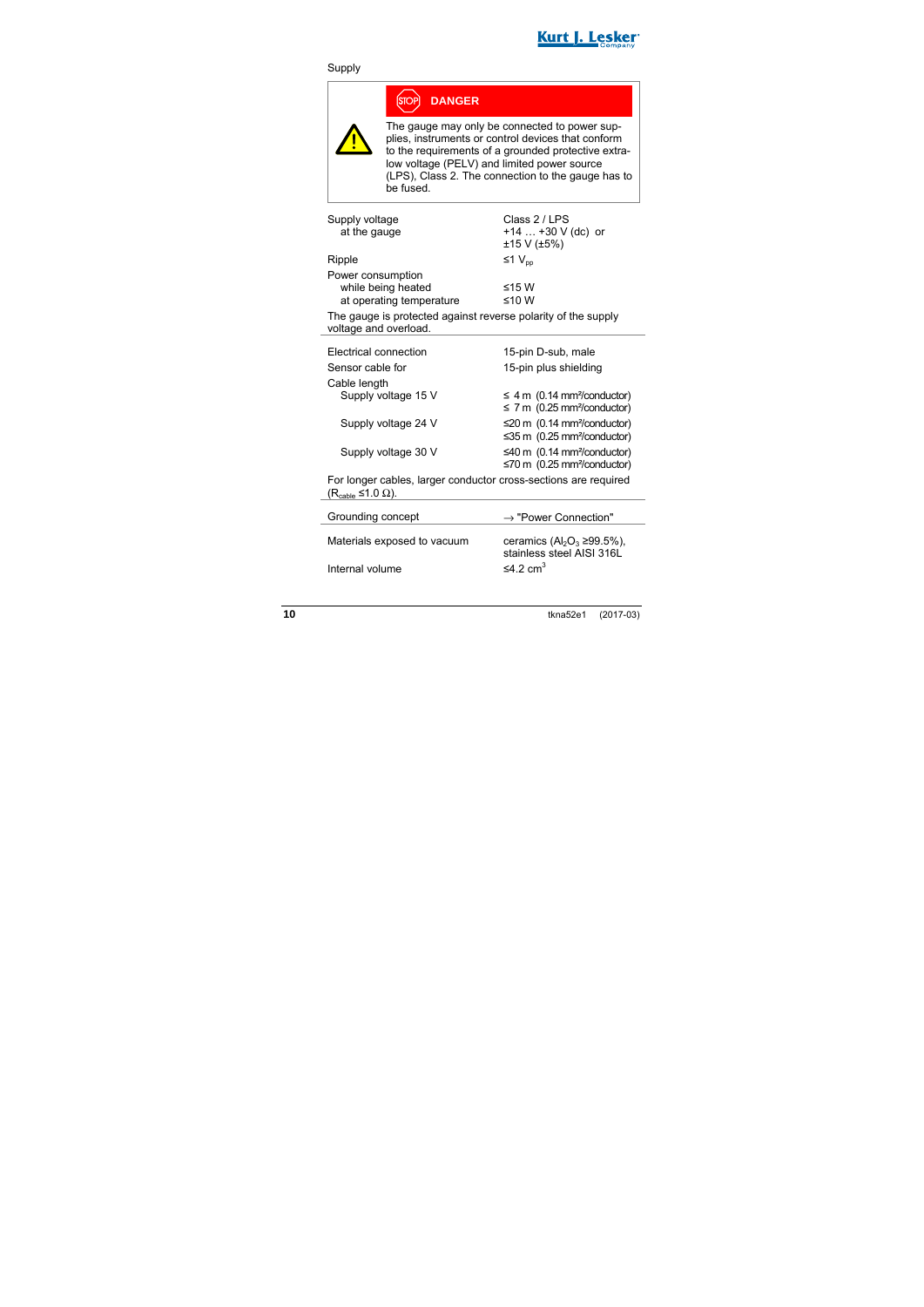

| Admissible pressure (absolute) |                    |
|--------------------------------|--------------------|
| 200 / 500 / 1000 / 1100 F.S.   | 4 bar              |
| $1/2/5/10/20/50/100$ F.S.      | 2.6 <sub>bar</sub> |
| $0.1/0.25/0.5$ F.S.            | 1.3 <sub>bar</sub> |
| Bursting pressure (absolute)   | 6 bar              |
|                                |                    |

Admissible temperatures

| Storage<br>Operation<br><b>Bakeout</b> | $-40$ °C $$ +65 °C<br>+10 °C $$ +50 °C<br>$\leq$ 110 °C at the flange    |
|----------------------------------------|--------------------------------------------------------------------------|
| Relative humidity                      | ≤80% at temperatures<br>≤+31 °C, decreasing to 50%<br>at $+40^{\circ}$ C |
| Use                                    | indoors only, altitude up to<br>2000 m NN                                |
| Degree of protection                   | IP 40                                                                    |

i.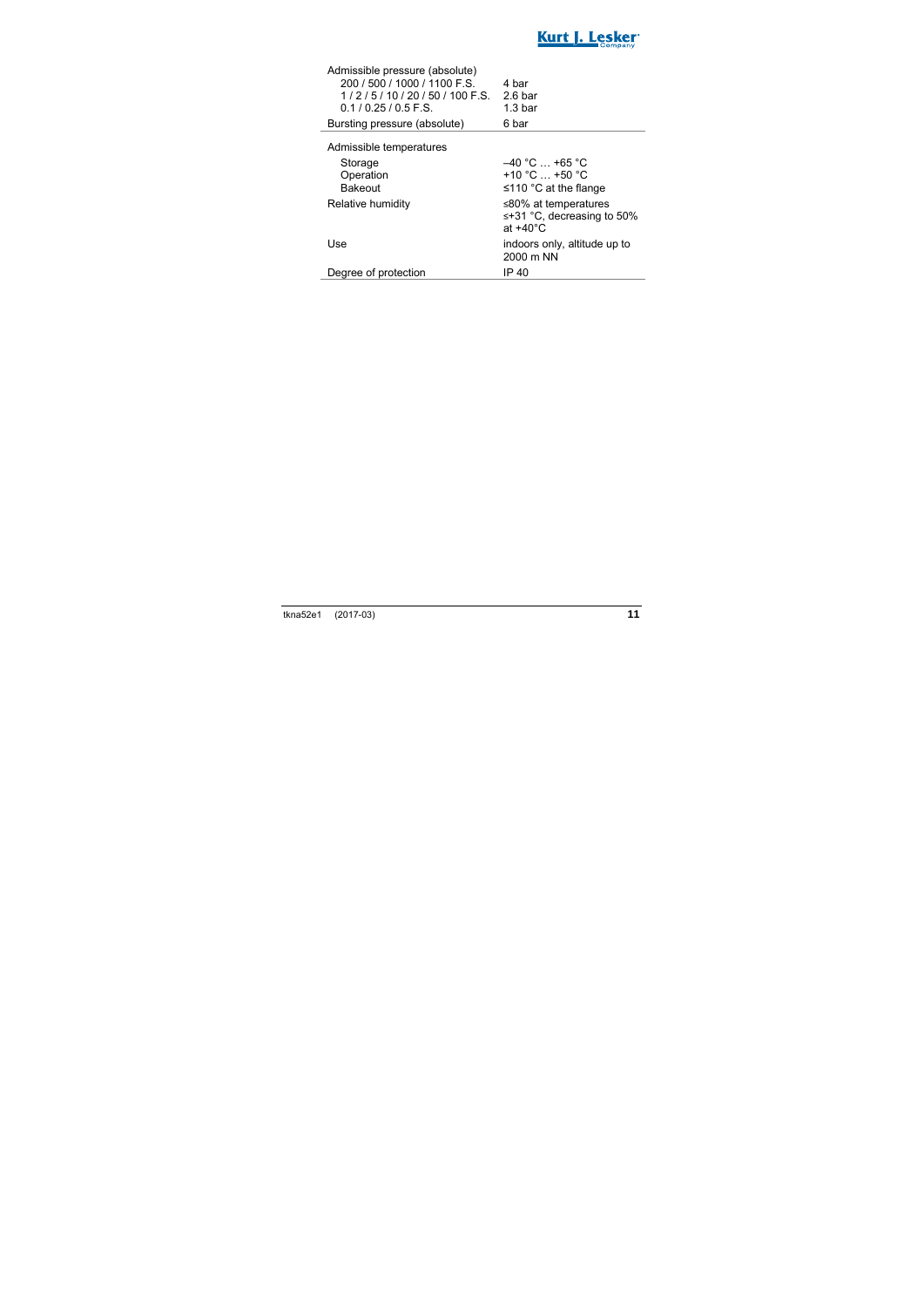



Weight 837 ... 897 g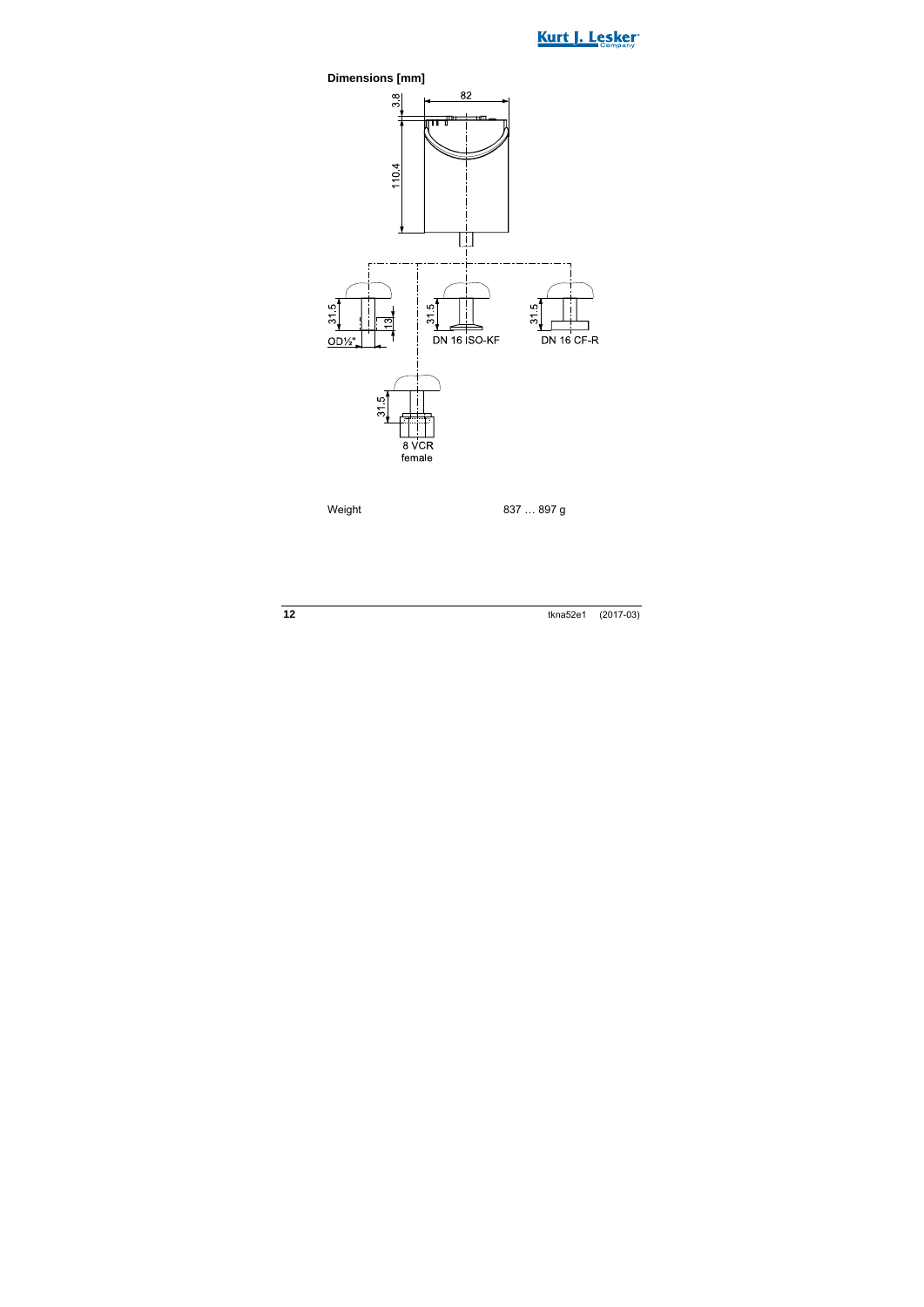



### **Analog Measurement Signal vs. Pressure**



|   | Torr | mhar $^{3)}$                | Pa <sup>4</sup>            |
|---|------|-----------------------------|----------------------------|
| с | 1.00 | $1013.25 / 760 =$<br>1.3332 | $101325/760 =$<br>133.3224 |

Example: Gauge with 10 Torr F.S. Measurement signal  $U_{\text{out}} = 6$  V

$$
p = (6 V / 10 V) \times 10
$$
 Torr  
= 0.6 × 10 Torr = **6 Torr**

1

<sup>3)</sup> Source: NPL (National Physical Laboratory) Guide to the Measurement of Pressure and Vacuum, ISBN 0904457x / 1998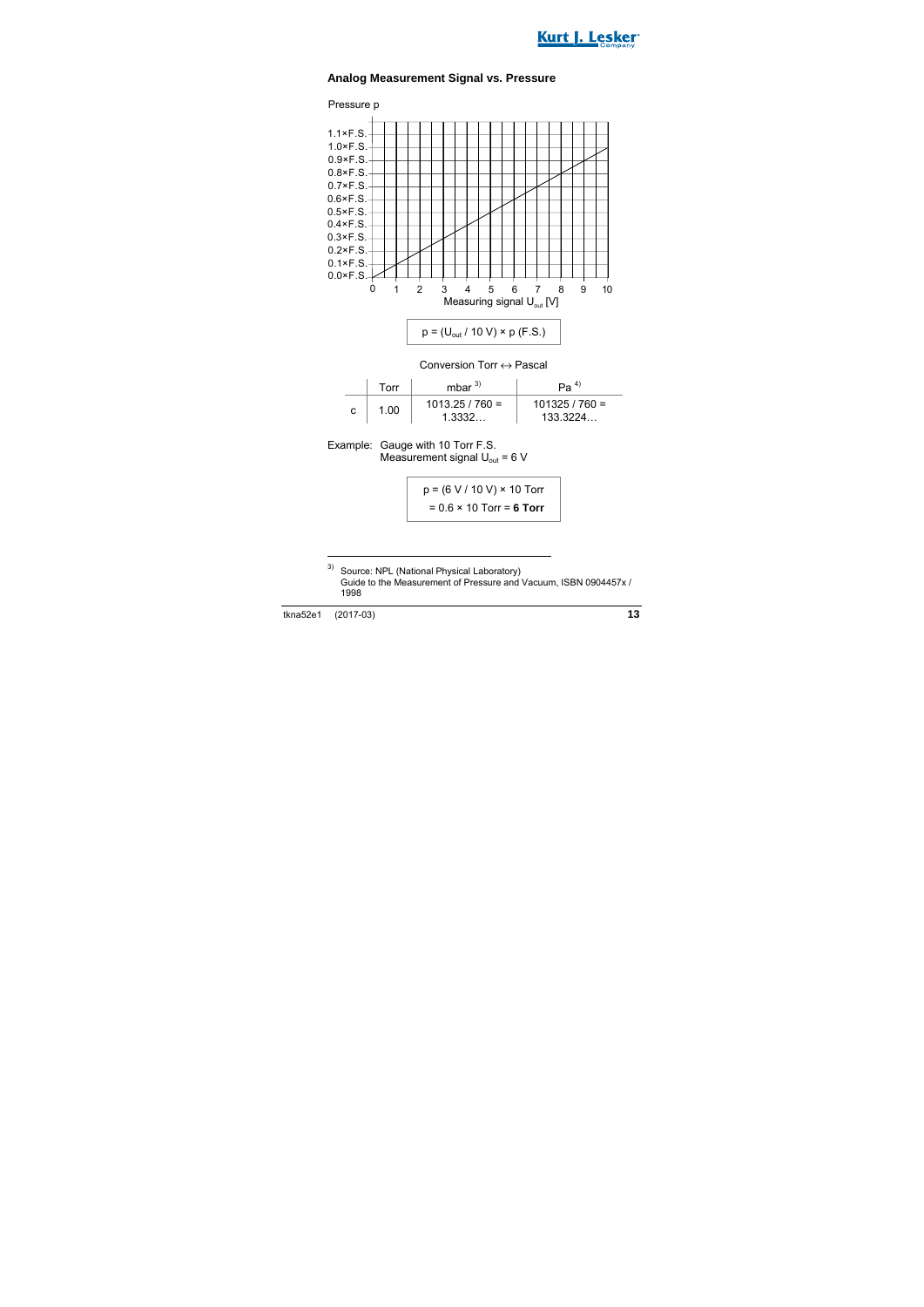

## **3 Installation**

# **WARNING**

WARNING: fragile components

The ceramic sensor may be damaged by impacts.

Do not drop the product and prevent shocks and impacts.

### **3.1 Vacuum Connection**

**DANGER**

DANGER: overpressure in the vacuum system >1 bar

Injury caused by released parts and harm caused by escaping process gases can result if clamps are opened while the vacuum system is pressurized.

Do not open any clamps while the vacuum system is pressurized. Use the type clamps which are suited to overpressure.



### **DANGER**

DANGER: overpressure in the vacuum system >2.5 bar

KF flange connections with elastomer seals (e.g. O-rings) cannot withstand such pressures. Process media can thus leak and possibly damage your health.

Use O-rings provided with an outer centering ring.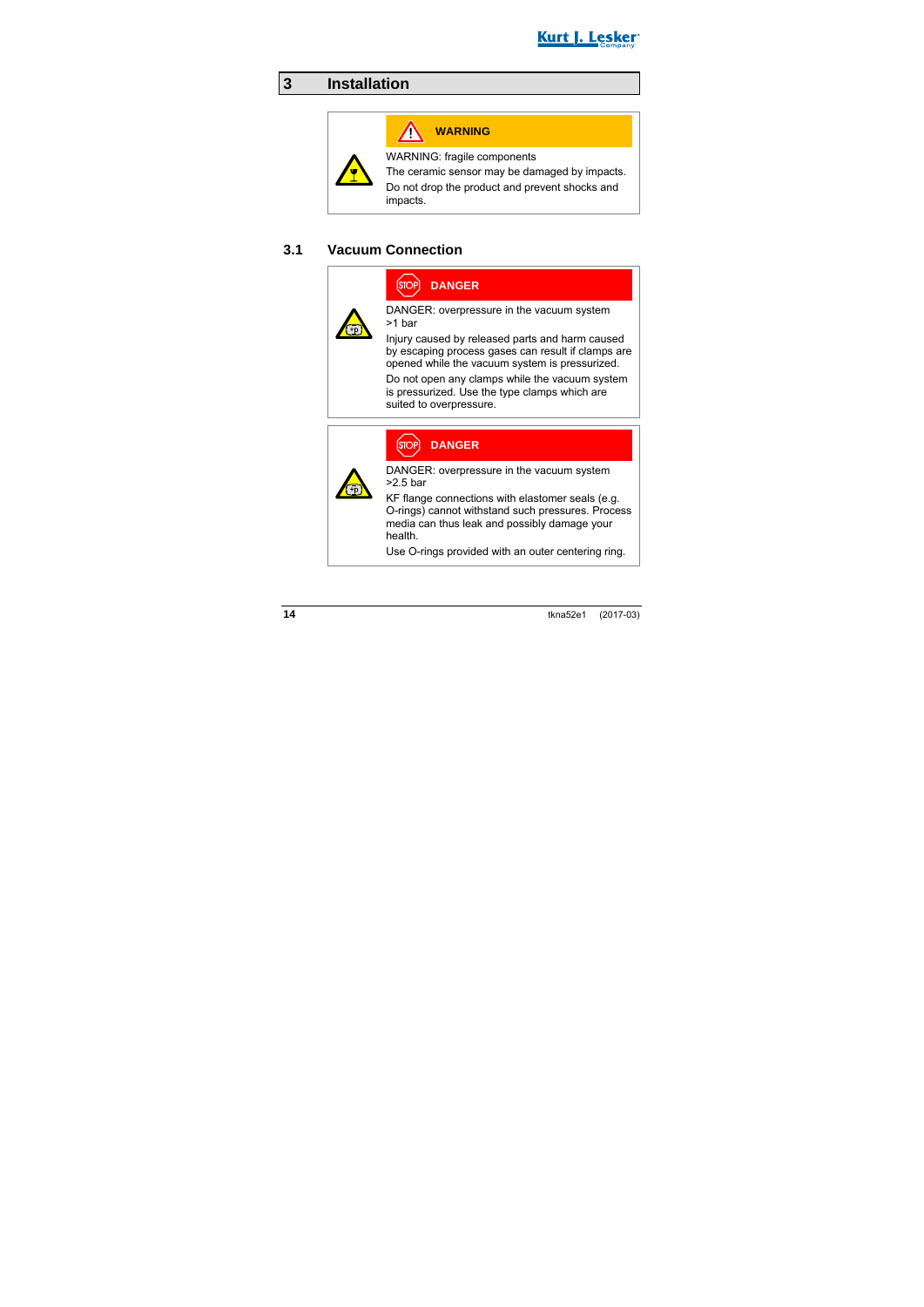

## **DANGER**

DANGER: protective ground

Products that are not correctly connected to ground can be extremely hazardous in the event of a fault.

Electrically connect the gauge to the grounded vacuum chamber. This connection must conform to the requirements of a protective connection according to EN 61010:

- CF and VCR flanges fulfill this requirement.
- For gauges with a KF flange, use a conductive metallic clamping ring.
- For gauges with a  $\frac{1}{2}$ " tube, take appropriate measures to fulfill this requirement.



## **Caution**

Caution: vacuum component

Dirt and damages impair the function of the vacuum component.

When handling vacuum components, take appropriate measures to ensure cleanliness and prevent damages.

**Caution**

Caution: dirt sensitive area

Touching the product or parts thereof with bare hands increases the desorption rate.

Always wear clean, lint-free gloves and use clean tools when working in this area.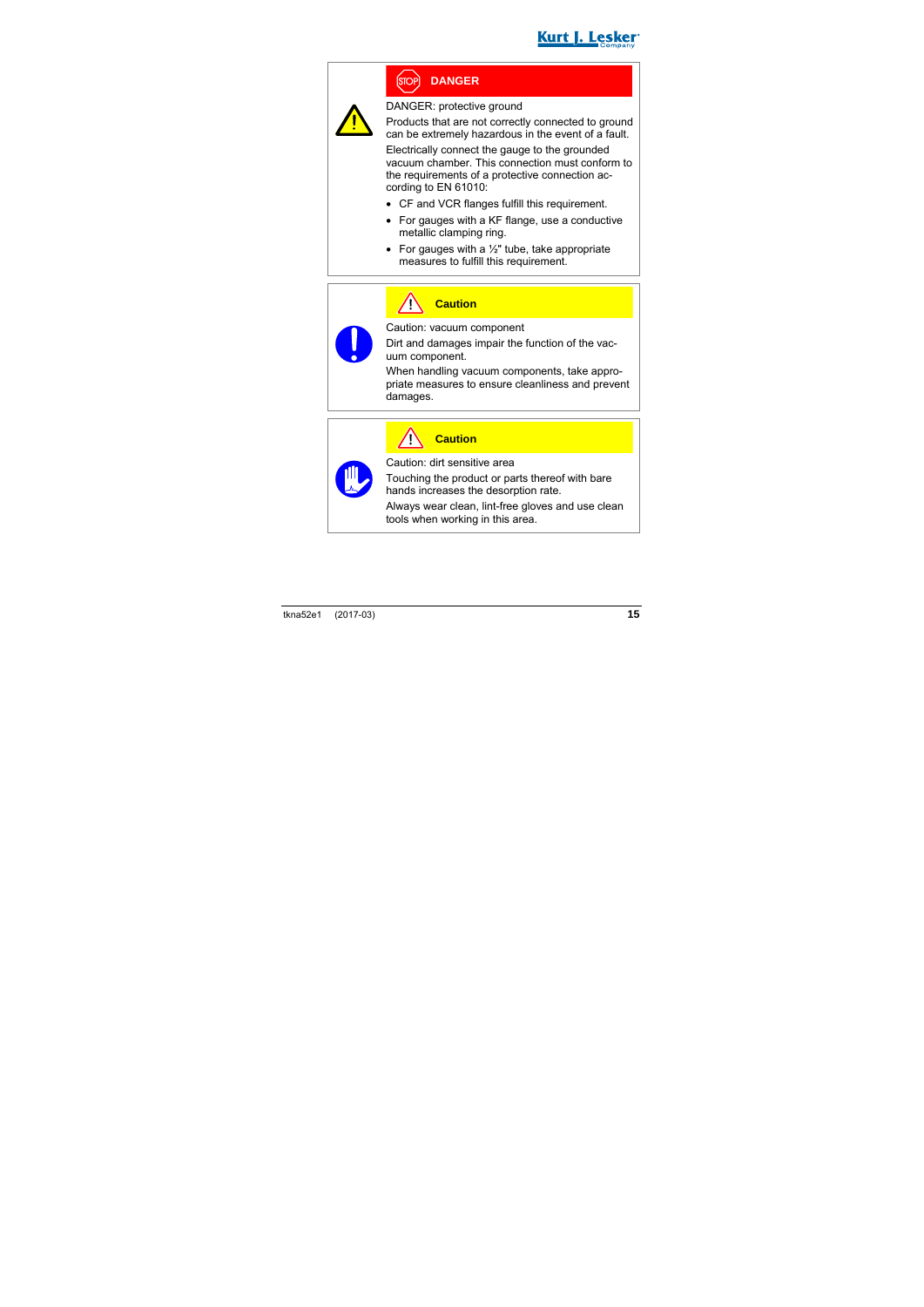

Mount the gauge so that no vibrations occur. The gauge may be mounted in any orientation. To keep condensates and particles from getting into the measuring chamber preferably choose a horizontal to upright position. If adjustment should be possible after the gauge has been installed, be sure to install it so that the buttons can be accessed with a pin ( $\rightarrow \mathbb{B}$  21).



 $\bullet$  Remove the protective lid and connect the product to the vacuum system.



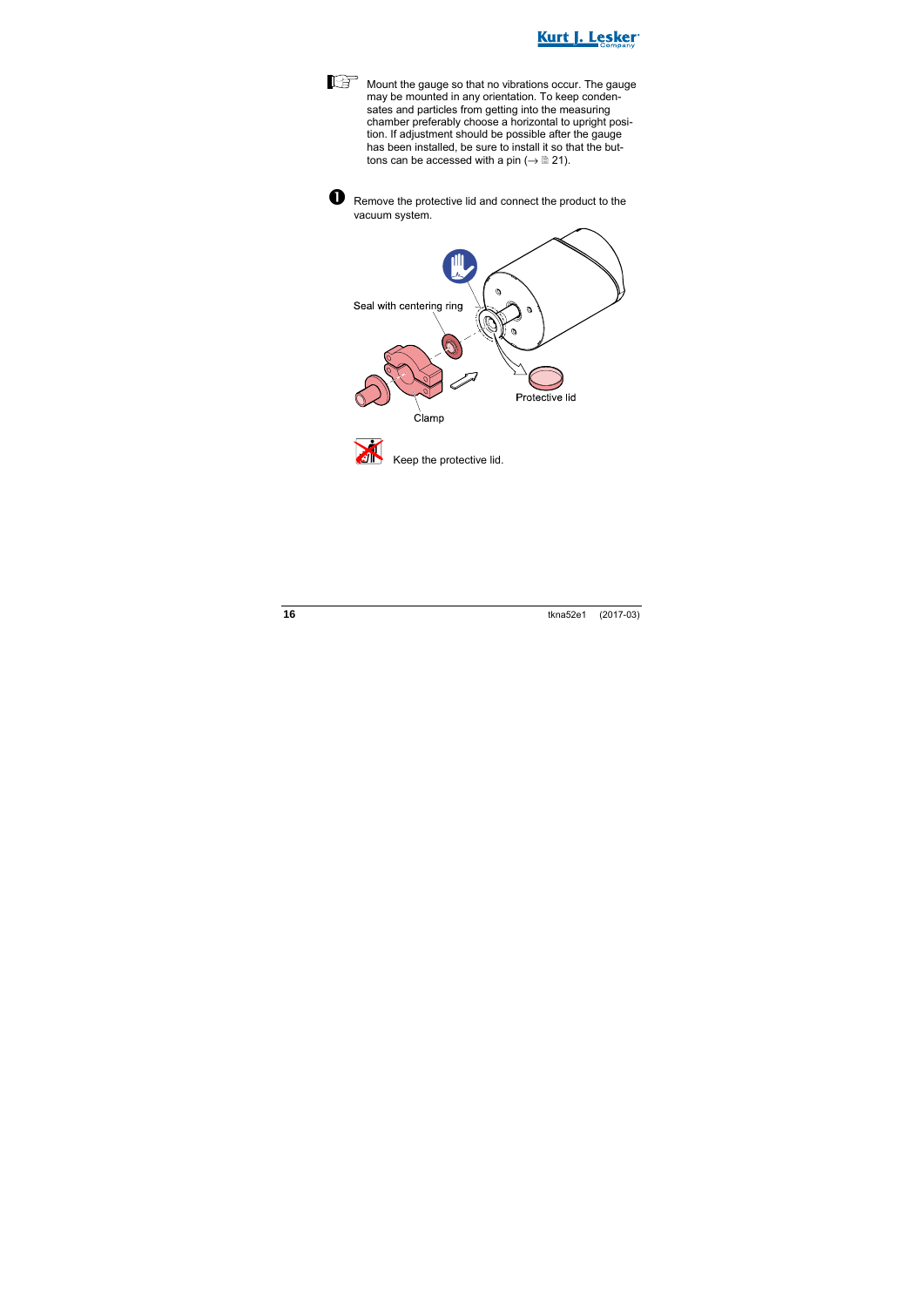

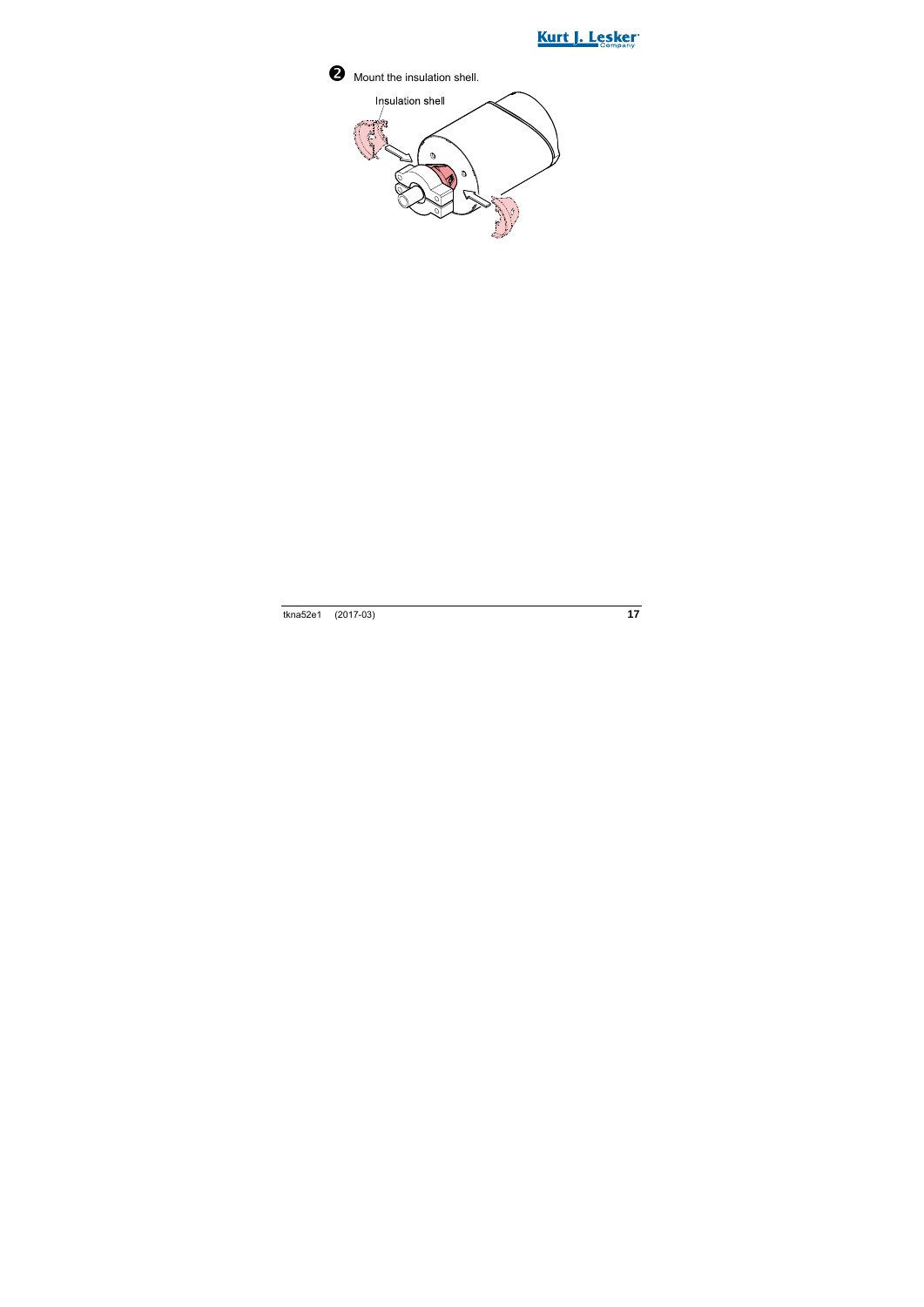

### **3.2 Power Connection**

Make sure the vacuum connection is properly made  $(\rightarrow \Box$  14).

| OP] : | <b>DANGER</b> |  |
|-------|---------------|--|
|       |               |  |

The gauge may only be connected to power supplies, instruments or control devices that conform to the requirements of a grounded protective extralow voltage (PELV) and limited power source (LPS), Class 2. The connection to the gauge has to be fused.



Ground loops, differences of potential, or EMC problems may affect the measurement signal. For optimum signal quality, please do observe the following notes:

- Use an overall metal braided shielded cable. The connector must have a metal case.
- Connect the cable shield to ground at one side via the connector case. Make sure the connector case has direct contact to the cable's shield on its whole circumference. Do not connect the other side of the shield.
- Connect the supply common with protective ground directly at the power.
- Use differential measurement input (signal common and supply common conducted separately).
- Potential difference between supply common and housing ≤18 V (overvoltage protection).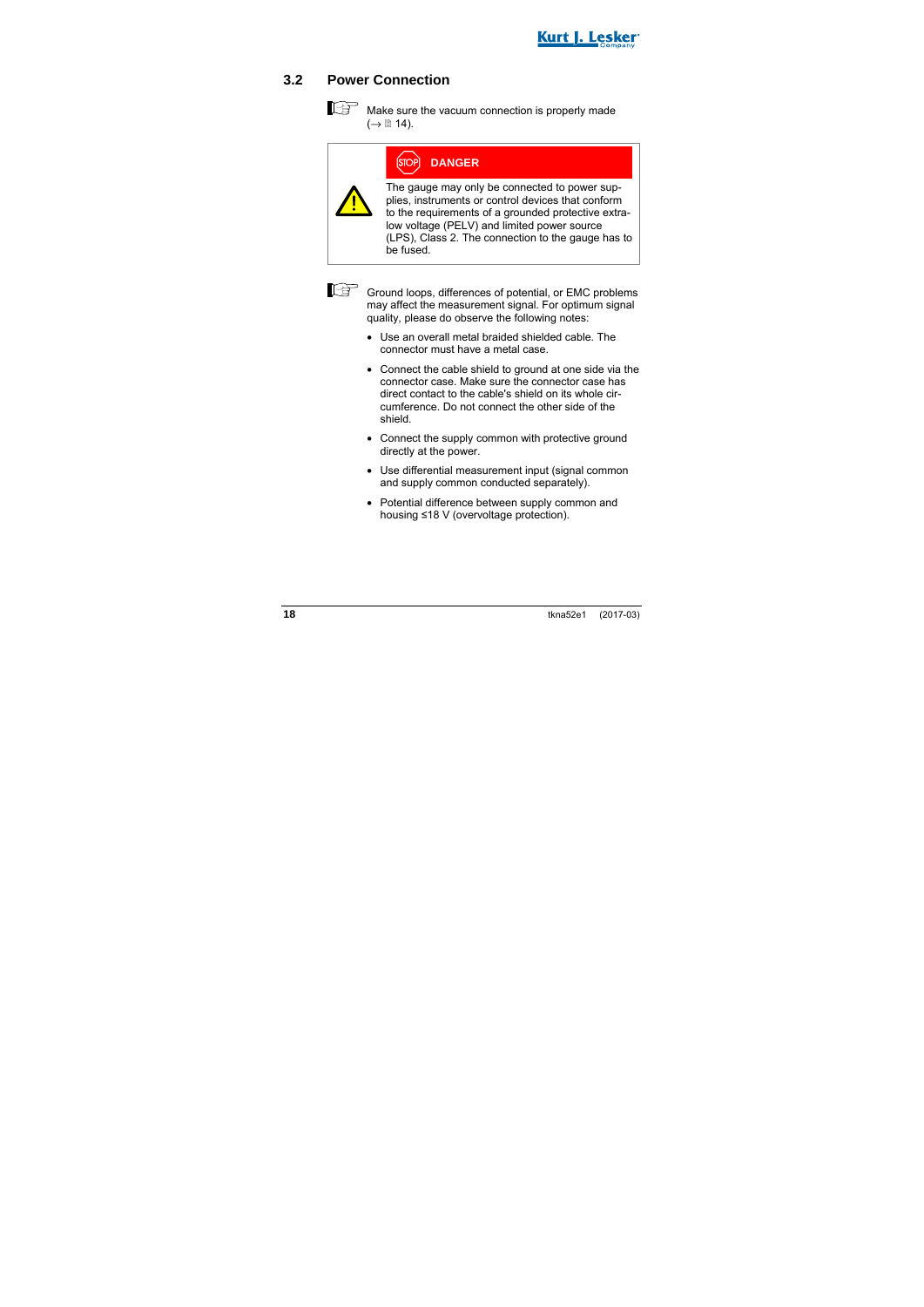

If no sensor cable is available, make one according to the following diagram (cable length and conductor cross-sections  $\rightarrow \mathbb{B}$  10).



Electrical connection

| Pin 1, 4      | Relay SP1, closing contact        |           |
|---------------|-----------------------------------|-----------|
| Pin 2         | Signal ouput (measurement signal) |           |
|               | or thresholds SP1/2               | 9         |
| Pin 3         | Status                            |           |
| Pin 5         | Supply common                     |           |
| Pin 6         | Supply (-15 V)                    |           |
| Pin 7, 11     | Supply (+14 +30 V or +15 V)       | 15        |
| Pin 8, 9      | Relay SP2, closing contact        |           |
| Pin 10        | Gauge identification              |           |
|               | or Remote Zero Adjust             | 15-pin    |
| <b>Pin 12</b> | Signal common                     | D-sub     |
| <b>Pin 13</b> | <b>RS232. TxD</b>                 | female    |
| <b>Pin 14</b> | <b>RS232, RxD</b>                 | soldering |
| <b>Pin 15</b> | Housing (Chassis Ground)          | side      |
| case          | Connector case                    |           |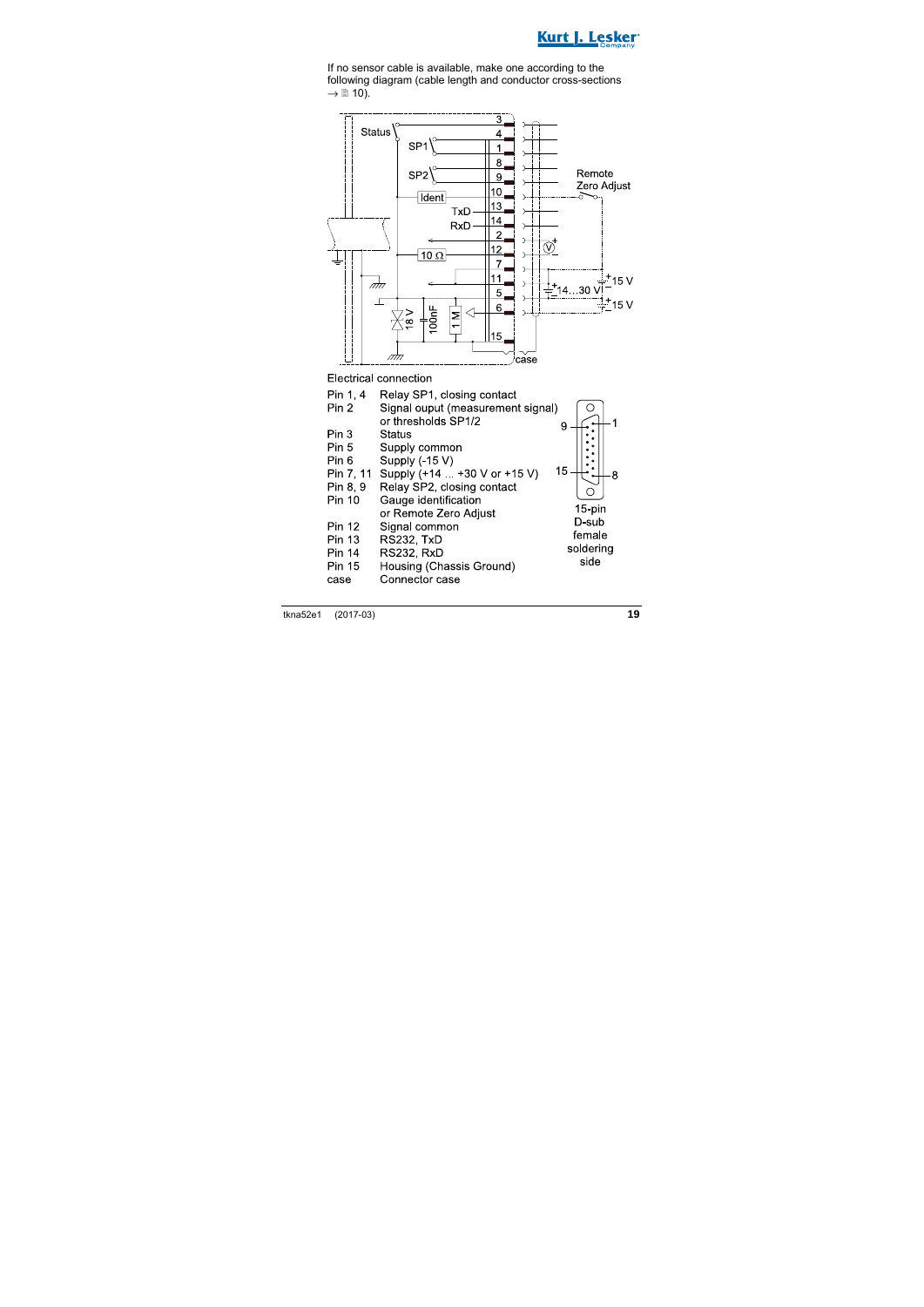

### **4 Operation**

Put the gauge into operation. If you are using an appropriate controller, define the measurement range.

A warm-up time of at least 90 minutes should be allowed; for precise pressure measurements a warm-up time of at least 3 hours is required.



If the gauge is used for fast downstream pressure control we recommend setting its signal filter to "fast".

> The filter can be set via the RS232C interface  $(\rightarrow \Box$  [1]).

### **4.1 Status Indication**

| .<br>.<br>DIAG<br><b>VO</b><br>مې<br>SP ZERO<br>For factory<br>setting only |                                               |                                        |  |
|-----------------------------------------------------------------------------|-----------------------------------------------|----------------------------------------|--|
| LED                                                                         | <b>LED</b> status                             | Meaning                                |  |
| <status></status>                                                           | off                                           | no supply voltage                      |  |
|                                                                             | lit solid green                               | measurement mode                       |  |
|                                                                             | blinking green<br>short blinks<br>long blinks | warning, over/underrange<br>warming up |  |
|                                                                             | lit solid red                                 | error                                  |  |
| $<$ SP1 $>$                                                                 | lit green green                               | p ≤ setpoint 1                         |  |
|                                                                             | blinking green                                | waiting for setpoint 1 input           |  |
|                                                                             | off                                           | p > setpoint 1                         |  |
| $<$ SP2 $>$                                                                 | lit solid green                               | $p \le$ setpoint 2                     |  |
|                                                                             | blinking green                                | waiting for setpoint 2 input           |  |
|                                                                             | off                                           | p > setpoint 2                         |  |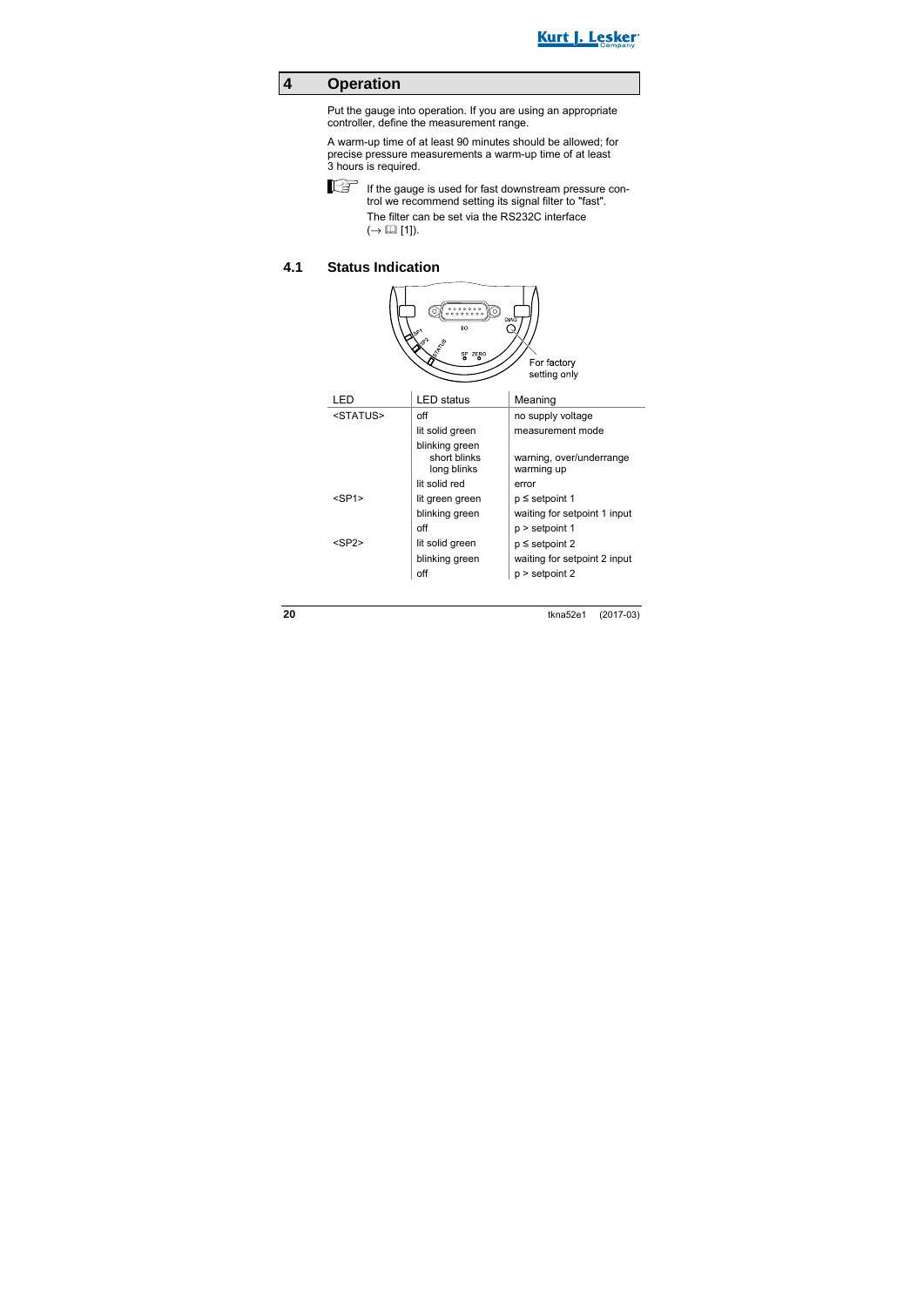

## **4.2 Zeroing the Gauge**

The gauge is factory calibrated while "standing upright"  $(\rightarrow$  "Calibration Test Report").



We recommend performing a zero adjustment, when the gauge is operated for the first time.

Due to long time operation or contamination, a zero drift could occur and zero adjustment may become necessary.

For adjusting the zero, operate the gauge under the same constant ambient conditions and in the same mounting orientation as normally.

The output signal (measuring signal) is depending on the mounting orientation. The signal difference between the vertical and horizontal mounting orientation is:

| F.S.           | $\Delta$ U / 90 $^{\circ}$ |
|----------------|----------------------------|
| 1000 Torr/mbar | $\approx$ 2 mV             |
| 100 Torr/mbar  | $\approx$ 10 mV            |
| 10 Torr/mbar   | $\approx 50$ mV            |
| 1 Torr/mbar    | $\approx$ 300 mV           |
| 0.1 Torr/mbar  | $\approx$ 1.8 V            |



 $\mathbb{E}$  If the gauge is operated via a controller, the zero of the whole measuring system has to be adjusted on the controller: first, adjust the zero of the gauge and then, the zero of the controller.

### **4.2.1** <**ZERO**> **Adjus**t**ment**

The zero can be adjusted via

- the <ZERO> button on the gauge.
- the digital input "Remote Zero": Apply the supply voltage to pin 10 (15-pin) or to pin 7 (9-pin), pulse  $\rightarrow \mathbb{B}$  9.
- the RS232C interface  $(\rightarrow \Box$  [1]).
- an appropriate controller.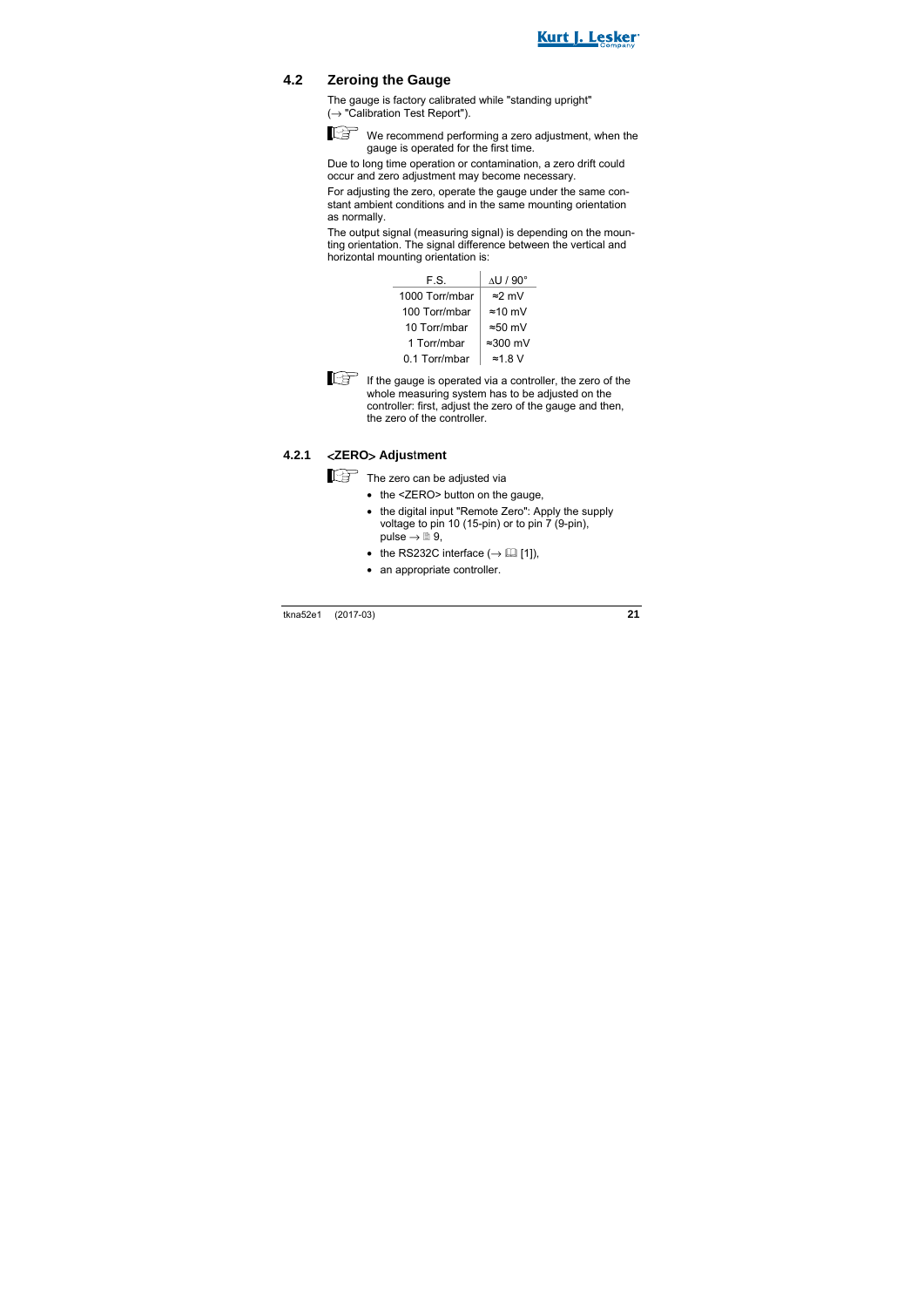While the gauge is being heated and/or under atmospheric pressure, the zeroing function is locked in order for operating errors to be prevented.



 $\overline{1}$ 

 $\bullet$  Evacuate the gauge to a pressure according to the table below:

|           |                |                                          | Recommended final pressure for |                                         |
|-----------|----------------|------------------------------------------|--------------------------------|-----------------------------------------|
|           | F.S.           | zero adjustment                          |                                |                                         |
| 1100 mbar |                |                                          | $< 6.65 \times 10^{0}$ Pa      | $<6.65\times10^{-2}$ mbar               |
|           | 1000 Torr/mbar | $<$ 5×10 <sup>-2</sup> Torr              | $< 6.65 \times 10^{0}$ Pa      | $<6.65\times10^{-2}$ mbar               |
|           | 500 Torr/mbar  | $<$ 2.5 $\times$ 10 <sup>-2</sup> Torr   | $<$ 3.33×10 $^{\circ}$ Pa      | $<$ 3.33×10 <sup>-2</sup> mbar          |
|           | 200 Torr/mbar  | $<$ 10 <sup>-2</sup> Torr                | $<$ 1.33×10 <sup>-0</sup> Pa   | $<$ 1.33×10 <sup>-2</sup> mbar          |
|           | 100 Torr/mbar  | $<$ 5×10 <sup>-3</sup> Torr              | $<6.65\times10^{-1}$ Pa        | $< 6.65 \times 10^{-3}$ mbar            |
|           | 50 Torr/mbar   | $<$ 2.5 $\times$ 10 <sup>-3</sup> Torr   | $<$ 3.33×10 <sup>-1</sup> Pa   | $<$ 3.33×10 <sup>-3</sup> mbar          |
|           | 20 Torr/mbar   | $<$ 10 <sup>-3</sup> Torr                | $<$ 1.33×10 <sup>-1</sup> Pa   | $<$ 1.33×10 <sup>-3</sup> mbar          |
|           | 10 Torr/mbar   | $<$ 5×10 <sup><math>-4</math></sup> Torr | $<6.65\times10^{-2}$ Pa        | $<$ 6.65 $\times$ 10 <sup>-4</sup> mbar |
|           | 5 Torr/mbar    | $<$ 2.5 $\times$ 10 <sup>-4</sup> Torr   | $<$ 3.33×10 <sup>-2</sup> Pa   | $<$ 3.33 $\times$ 10 <sup>-4</sup> mbar |
|           | 2 Torr/mbar    | $< 10^{-4}$ Torr                         | $<$ 1.33×10 <sup>-2</sup> Pa   | $<$ 1.33×10 <sup>-4</sup> mbar          |
|           | 1 Torr/mbar    | $<$ 5 $\times$ 10 <sup>-5</sup> Torr     | $< 6.65 \times 10^{-3}$ Pa     | $< 6.65 \times 10^{-5}$ mbar            |
|           | 0.5 Torr/mbar  | $<$ 2.5 $\times$ 10 <sup>-5</sup> Torr   | $<$ 3.33×10 <sup>-3</sup> Pa   | $<$ 3.33×10 <sup>-5</sup> mbar          |
|           | 0.25 Torr/mbar | $<$ 10 <sup>-5</sup> Torr                | $<$ 1.33×10 <sup>-3</sup> Pa   | $<$ 1.33×10 <sup>-5</sup> mbar          |
|           | 0.1 Torr/mbar  | $<$ 5×10 <sup>-6</sup> Torr              | $<6.65\times10^{4}$ Pa         | $<$ 6.65×10 <sup>-6</sup> mbar          |

If the final pressure is too high for zero adjustment (>25% of the F.S.), the zero cannot be reached and the <STATUS> LED blinks green. If this is the case, activate the factory setting and adjust the zero again ( $\rightarrow \mathbb{B}$  28).



 $\bullet$  Operate the gauge for at least 90 minutes under constant ambient conditions (until the signal is stable).



B Briefly press the <ZERO> button with a pin (max. ø1.1 mm). The zero adjustment runs automatically. The <STATUS> LED blinks until the adjustment (duration ≤8 s) is completed.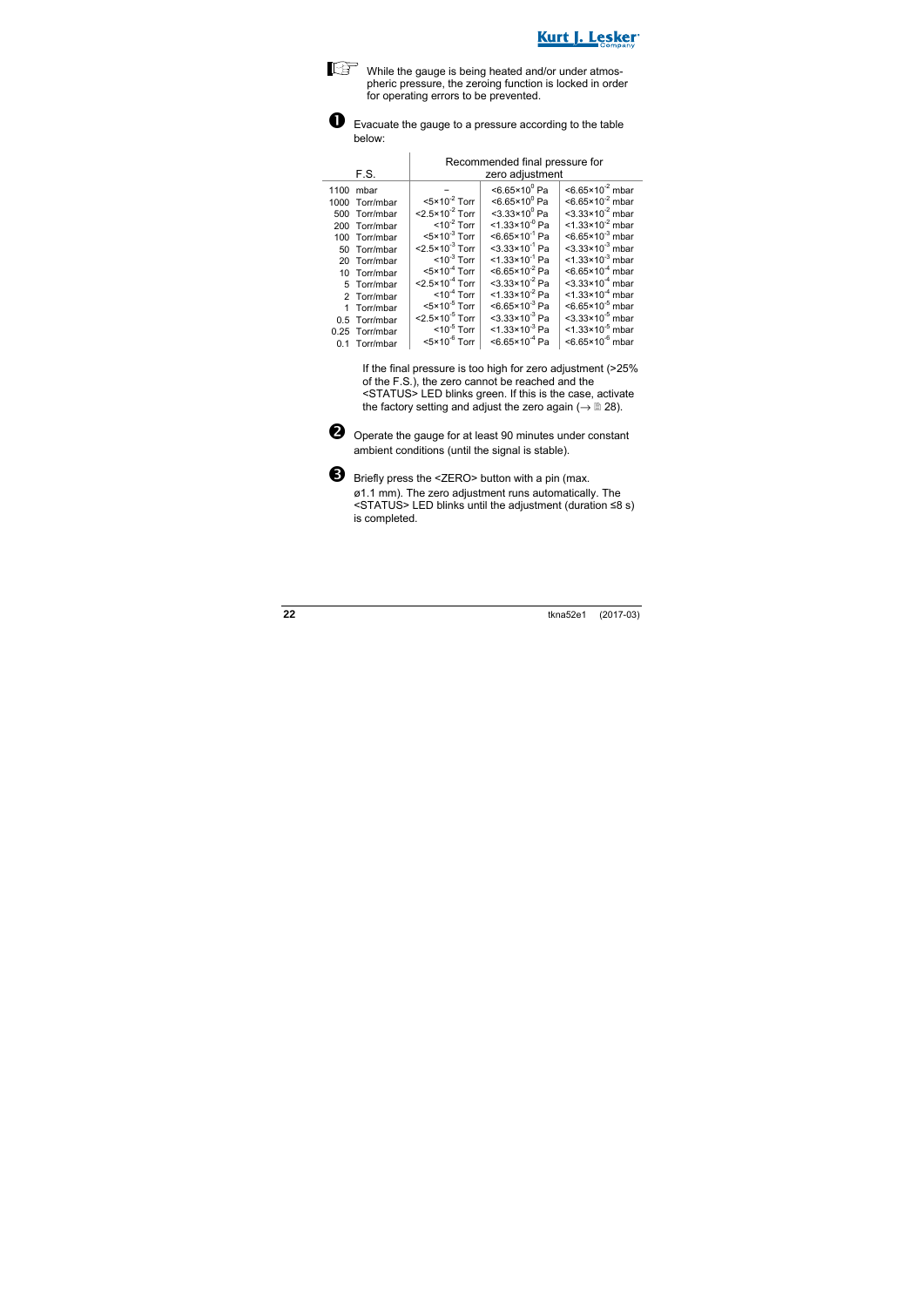





After zero adjustment, the gauge automatically returns to the measurement mode.

The <STATUS> LED blinks green if

- $\bullet$  the signal output is negative  $\left($  < -20 mV) when the final pressure has been attained
- the zero adiustment has failed.

### **4.2.2** <**ZERO**> **Adjustment with Ramp Function**

The ramp function allows to adjust the zero at a known reference pressure within the measurement range of the gauge.

It also permits to adjust an offset of the characteristic curve in order to

- compensate for the offset of the measuring system or
- obtain a slightly positive zero for a 0 … 10 V AD converter.

The offset should not exceed 2% of the F.S. (+200 mV). At a higher positive offset, the upper limit of the measurement range is exceeded.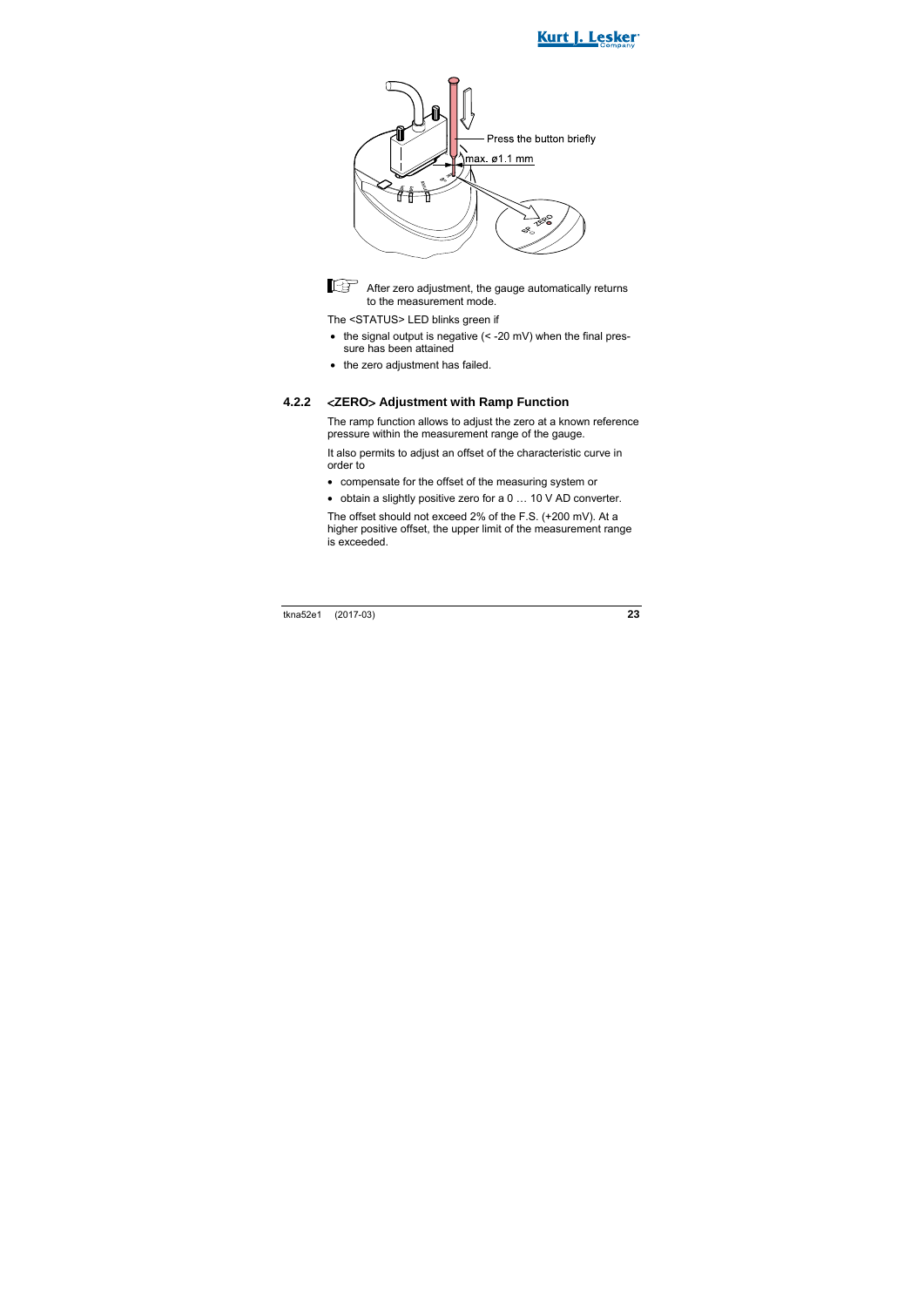



 $\mathbb{E}$  Zero adjustment using the ramp function can be performed via

- the <ZERO> button on the gauge.
- the RS232C interface  $(\rightarrow \Box$  [1]).



Recommended procedure for adjusting the offset of a measuring system:  $\rightarrow$  Notice **21.** 



 $\bullet$  Operate the gauge for at least 90 minutes under constant ambient conditions (until the signal is stable).



 Push the <ZERO> button with a pin (max. ø1.1 mm) and keep it depressed. The <STATUS> LED starts blinking. After 5 s, the zero adjustment value, starting at the current output value, keeps continually changing (ramp) until the button is released or until the setting limit (max. 25% F.S.) is reached. The corresponding output signal is delayed by about 1 s.

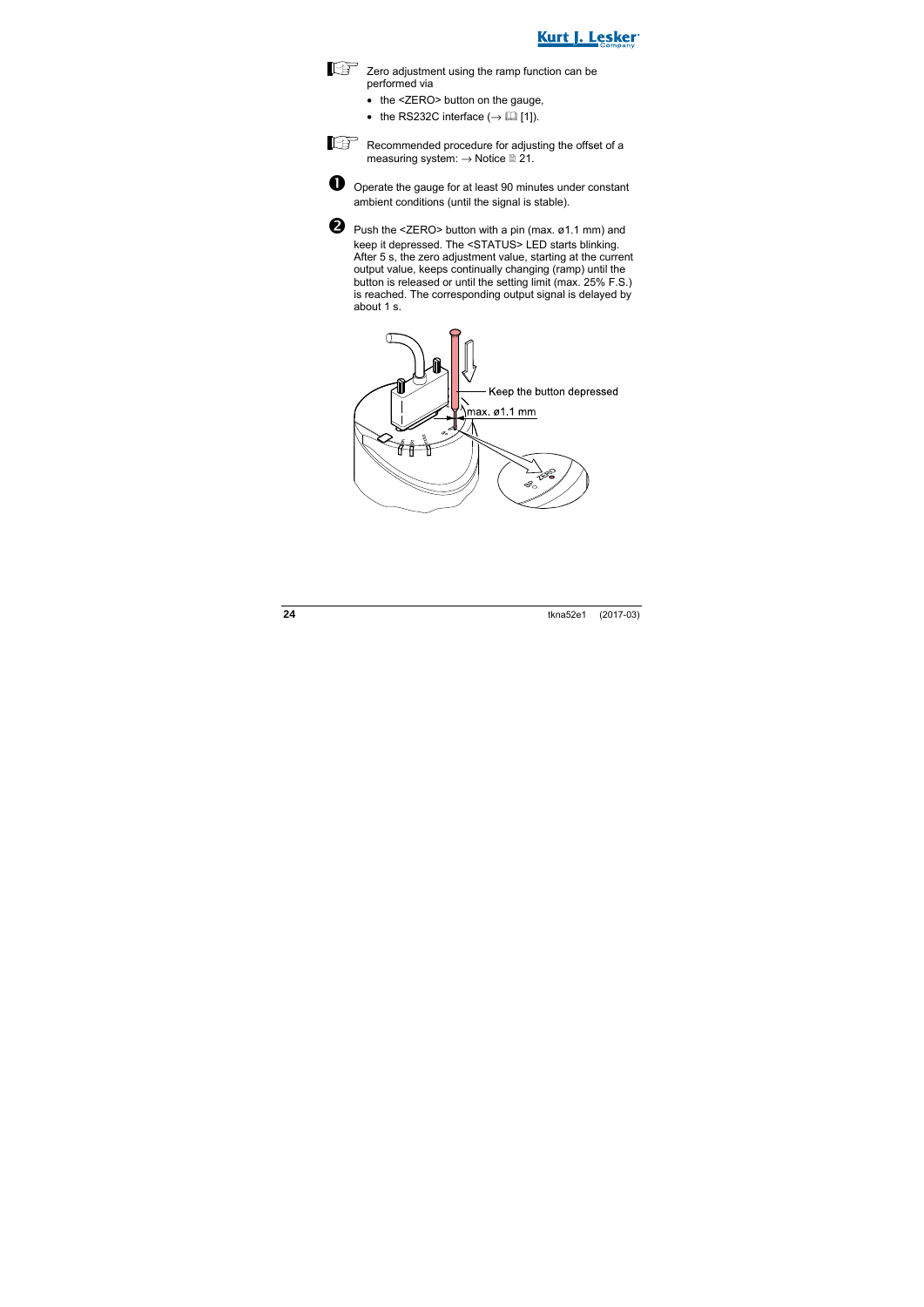



Push the <ZERO> button again:

| Fine adjustment<br>within $03$ s:     | the zero adjustment value changes<br>by one unit (push <zero> button in<br/>intervals of 1 s)</zero>                      |
|---------------------------------------|---------------------------------------------------------------------------------------------------------------------------|
| Change of direction<br>within $35$ s: | the zero adjustment changes its<br>direction (the blinking frequency of<br>the <status> LED changes<br/>briefly)</status> |



If  $\text{If the}$  <ZERO> button is released for more than 5 s, the gauge returns to the measurement mode.

The <STATUS> LED blinks green if the signal output is negative  $(< -20$  mV).

### **4.3 Switching Functions**

The two switching functions can be set to any pressure within the measurement range of the gauge ( $\rightarrow \mathbb{R}$  13).

The current setpoint setting

- is output at the D-Sub connector instead of the measurement signal ( $\rightarrow \mathbb{B}$  19) and can be measured with a voltmeter after the <SP> button is pressed, or
- can be read/written via the RS232C interface.

If the pressure is lower than the setpoint, the corresponding LED (<SP1> or <SP2>) is lit solid and the corresponding relay  $(\rightarrow \mathbb{R}$  19) is energized.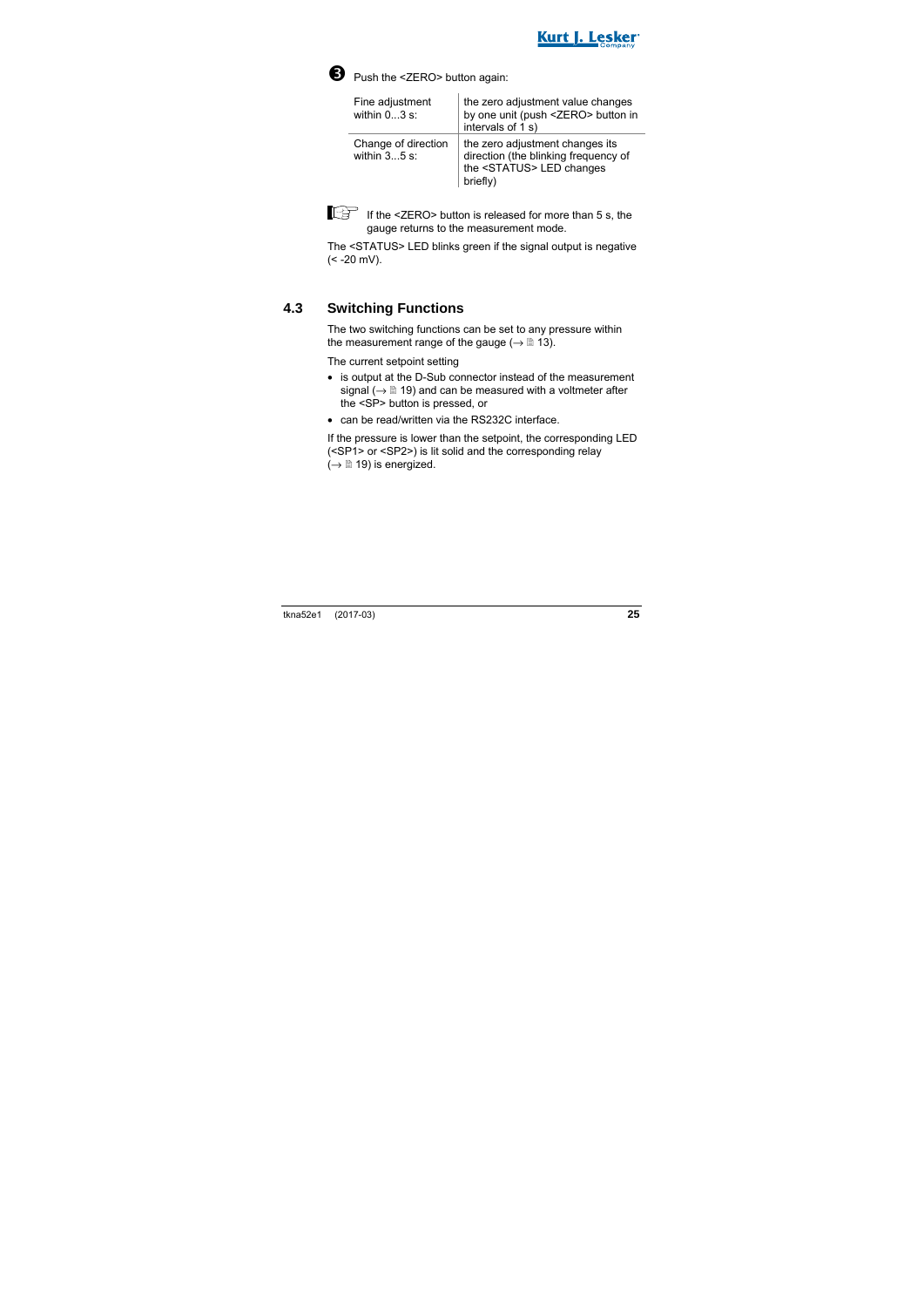



### **4.3.1 Adjusting the Setpoints**

The setpoints can be adjusted via

- the buttons on the gauge,
- the RS232C interface  $(\rightarrow \Box$  [1]).

| PP] | <b>DANGER</b> |  |
|-----|---------------|--|
|     |               |  |

DANGER: malfunction

If processes are controlled via the signal output, keep in mind that by pushing the <SP> button the measurement signal is suppressed and the corresponding threshold value is output instead. This can cause malfunctions.

Push the <SP> button only if you are sure that no malfunction cause.

### **Adjusting Setpoint <1>**

**P** Push the  $\leq$ SP> button with a pin (max.  $\emptyset$ 1.1 mm). The gauge changes to the switching function mode and outputs the current threshold value at the measurement value output for about 10 s (LED <1> blinks).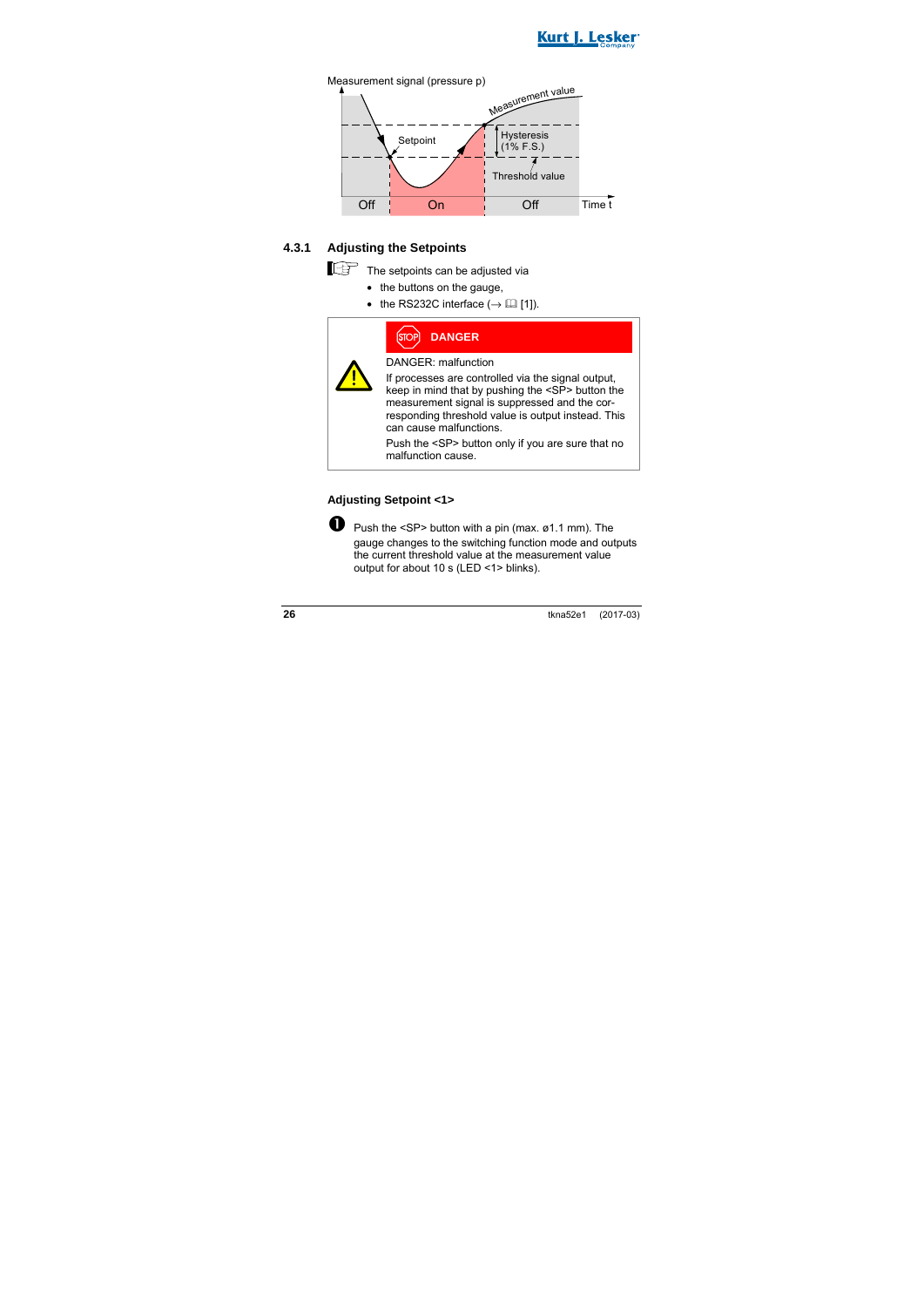





 For changing the threshold value, push the <ZERO> button and keep it depressed. The threshold keeps changing from the current value (ramp) until the button is released or until the limit of the setting range is reached.

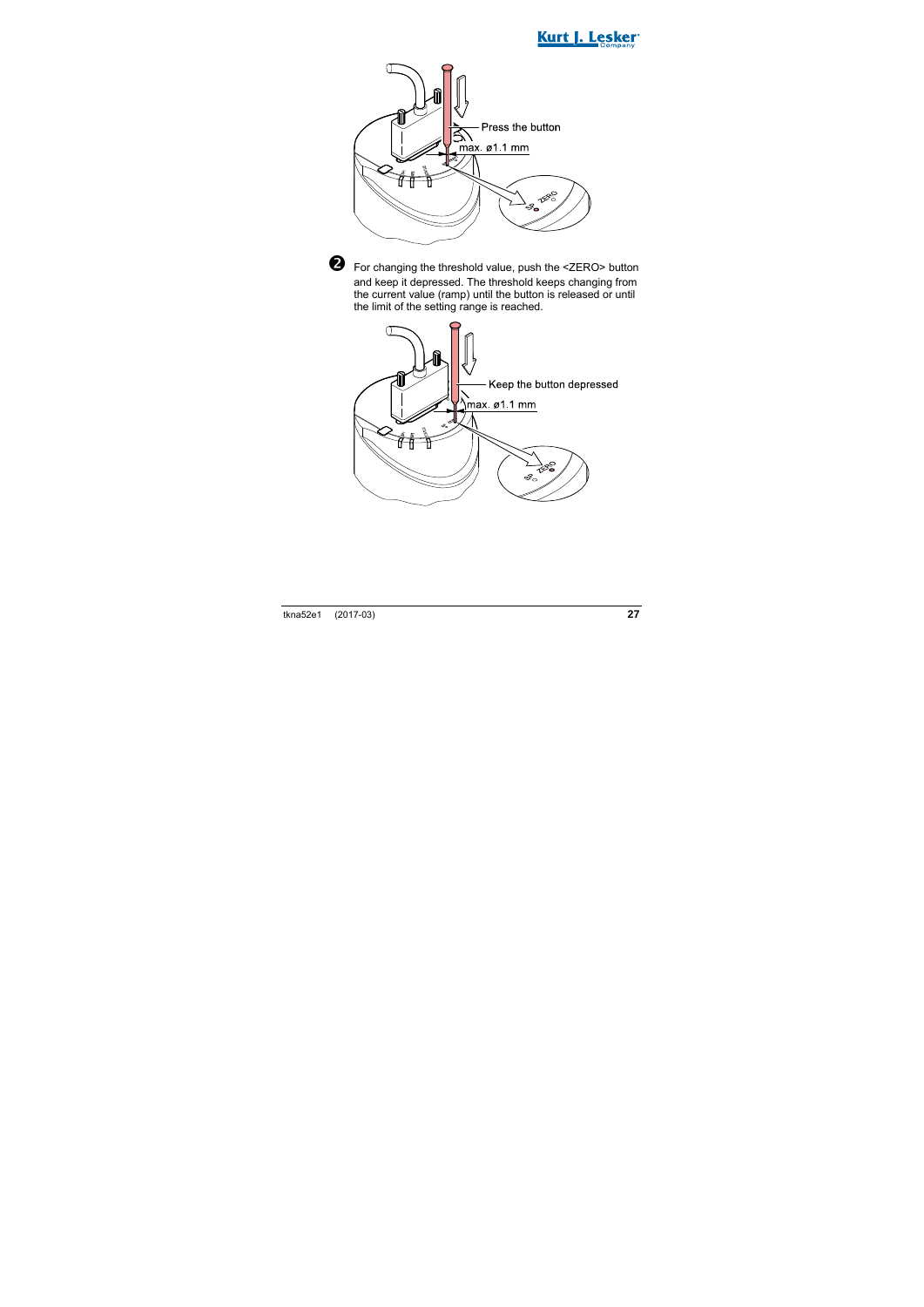



Push the <ZERO> button again:

| Fine adjustment                       | the zero adjustment value changes                                                                                         |
|---------------------------------------|---------------------------------------------------------------------------------------------------------------------------|
| within $03$ s:                        | by one unit                                                                                                               |
| Change of direction<br>within $35$ s: | the zero adjustment changes its<br>direction (the blinking frequency of<br>the <status> LED changes<br/>briefly)</status> |



 $\mathbb{E}$  If the <ZERO> button is released for more than 5 s, the gauge returns the measurement mode.

The upper threshold is automatically set 1% F.S. above the lower one (hysteresis).

### **Adjusting Setpoint <2>**

Push the <SP> button twice (the LED <2> blinks). The adjustment procedure is the same as for setpoint <1>.

## **4.4 Activating the Factory Setting (Factory Reset)**

All user defined parameters (e.g. zero, filter) are restored to their default values.



Loading of the default parameters is irreversible.

Loading the default parameters:



**D** Put the gauge out of operation.



Keep the <ZERO> button depressed for at least 5 s while the gauge is being put into operation (Power ON).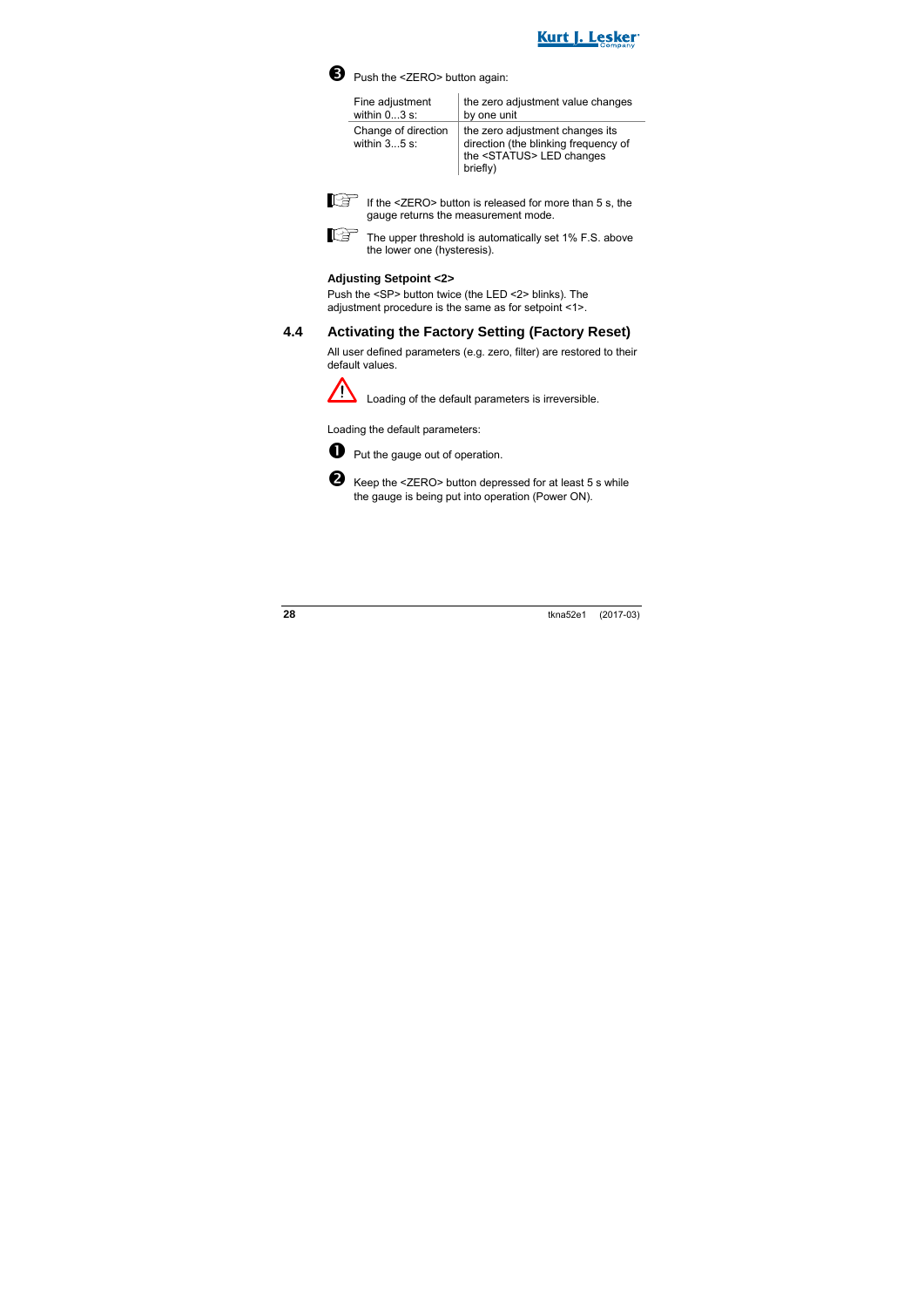

## **5 Deinstallation**

### **Preconditions:**

- Vacuum system vented
- Vacuum system cooled to <50 °C

### **5.1 Power Connection**



**O** Put the gauge out of operation.

 $\bullet$  Unfasten the lock screws and disconnect the sensor cable.

### **5.2 Vacuum connection**

| <b>DANGER</b>                                                           |
|-------------------------------------------------------------------------|
| DANGER: hot surface<br>Touching the hot surface (>50 °C) can cause      |
| burns.<br>Put the product out of operation and allow it to cool<br>down |
| <b>WARNING</b>                                                          |
|                                                                         |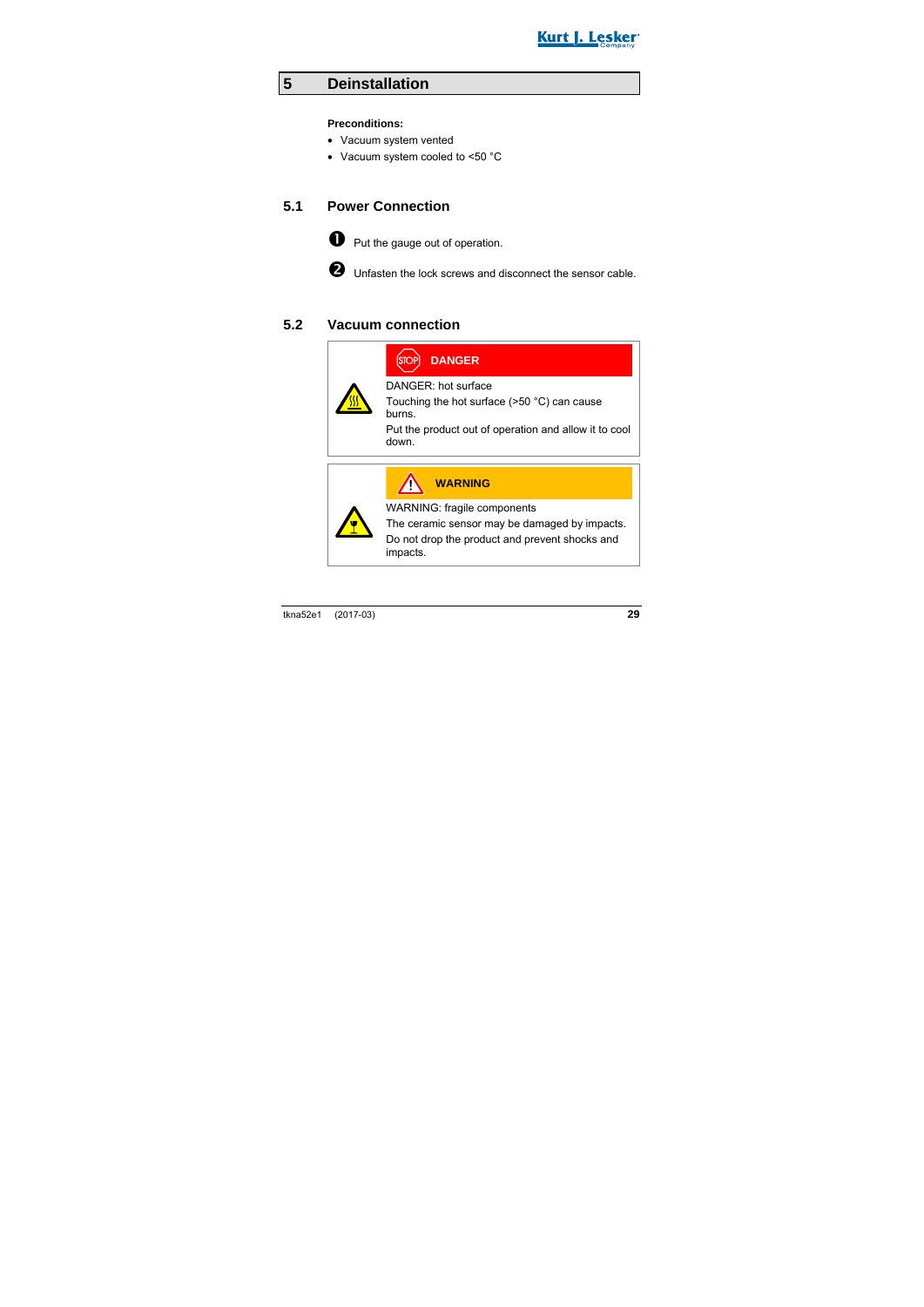

## **DANGER**



DANGER: contaminated parts

Contaminated parts can be detrimental to health and environment.

Before beginning to work, find out whether any parts are contaminated. Adhere to the relevant regulations and take the necessary precautions when handling contaminated parts.

**Caution**



Caution: vacuum component

Dirt and damages impair the function of the vacuum component.

When handling vacuum components, take appropriate measures to ensure cleanliness and prevent damages.

| 111 |  |
|-----|--|
|     |  |

**Caution** Caution: dirt sensitive area

Touching the product or parts thereof with bare hands increases the desorption rate.

Always wear clean, lint-free gloves and use clean tools when working in this area.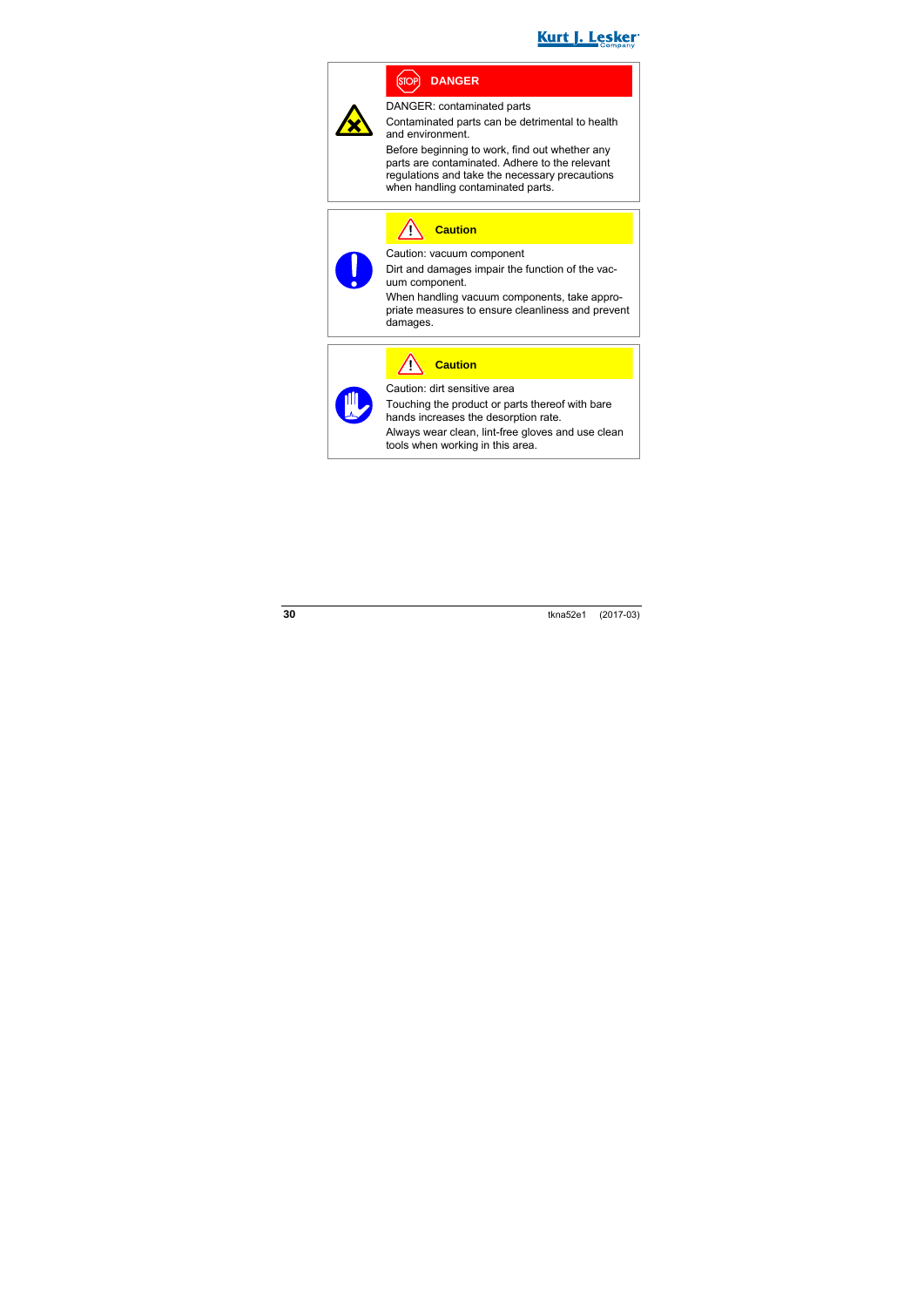

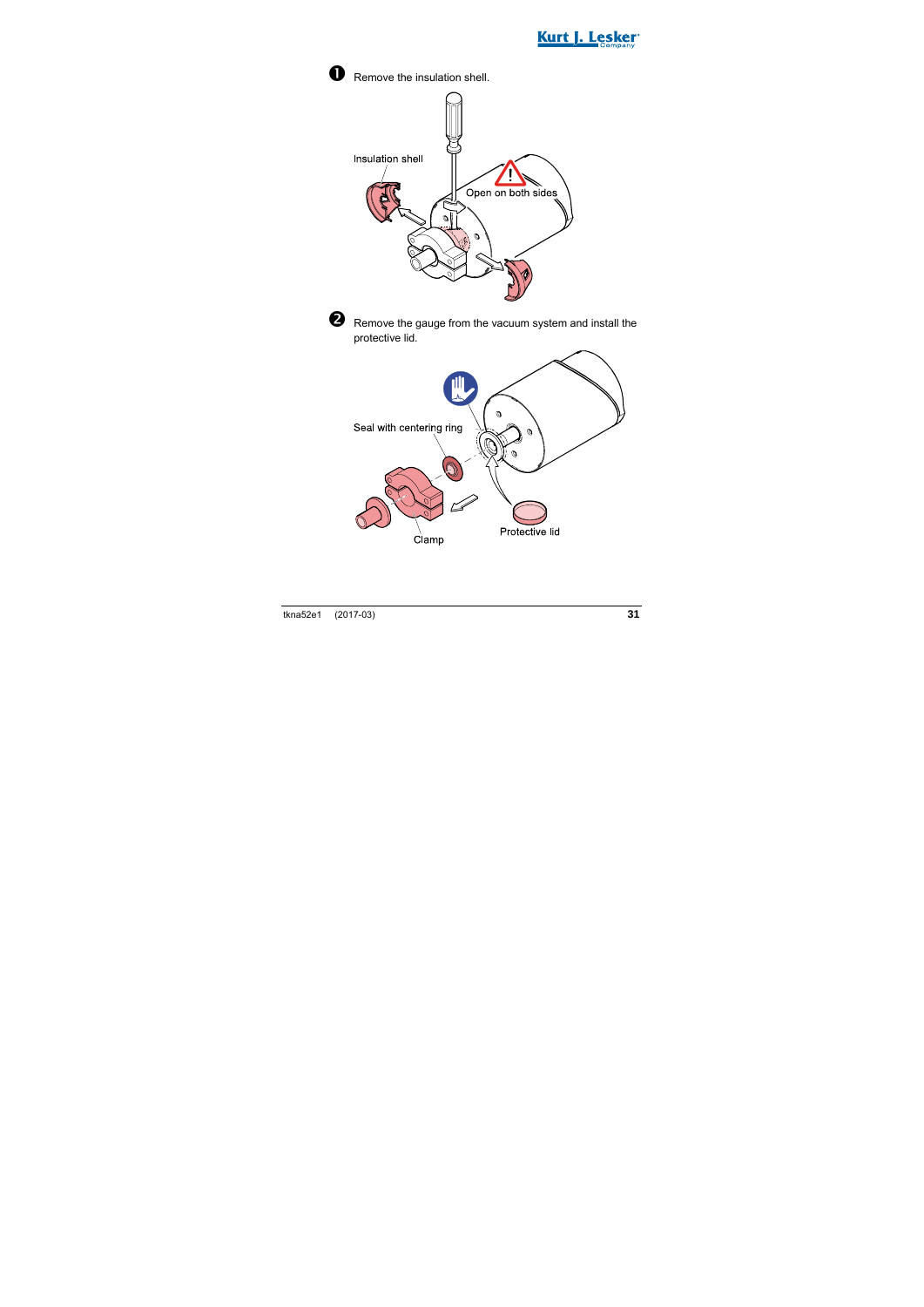

## **6 Maintenance, Repair**

Under clean operating conditions, the product requires no maintenance.

$$
\mathbb{E}^{\mathbb{B}}
$$

 Gauge failures due to contamination are not covered by the warranty.

We recommend checking the zero at regular intervals  $(\rightarrow \Box$  21).

Kurt J. Lesker Company assumes no liability and the warranty becomes null and void if any repair work is carried out by the end-user or third parties.

## **7 Returning the Product**



WARNING: forwarding contaminated products Contaminated products (e.g. radioactive, toxic, caustic or microbiological hazard) can be detrimental to health and environment.

Products returned to Kurt J. Lesker Company should preferably be free of harmful substances. Adhere to the forwarding regulations of all involved countries and forwarding companies and enclose a duly completed declaration of contamination (for further information please contact your Kurt J. Lesker Company accounting).

Products that are not clearly declared as "free of harmful substances" are decontaminated at the expense of the customer. Products not accompanied by a duly completed declaration of contamination are returned to the sender at his own expense.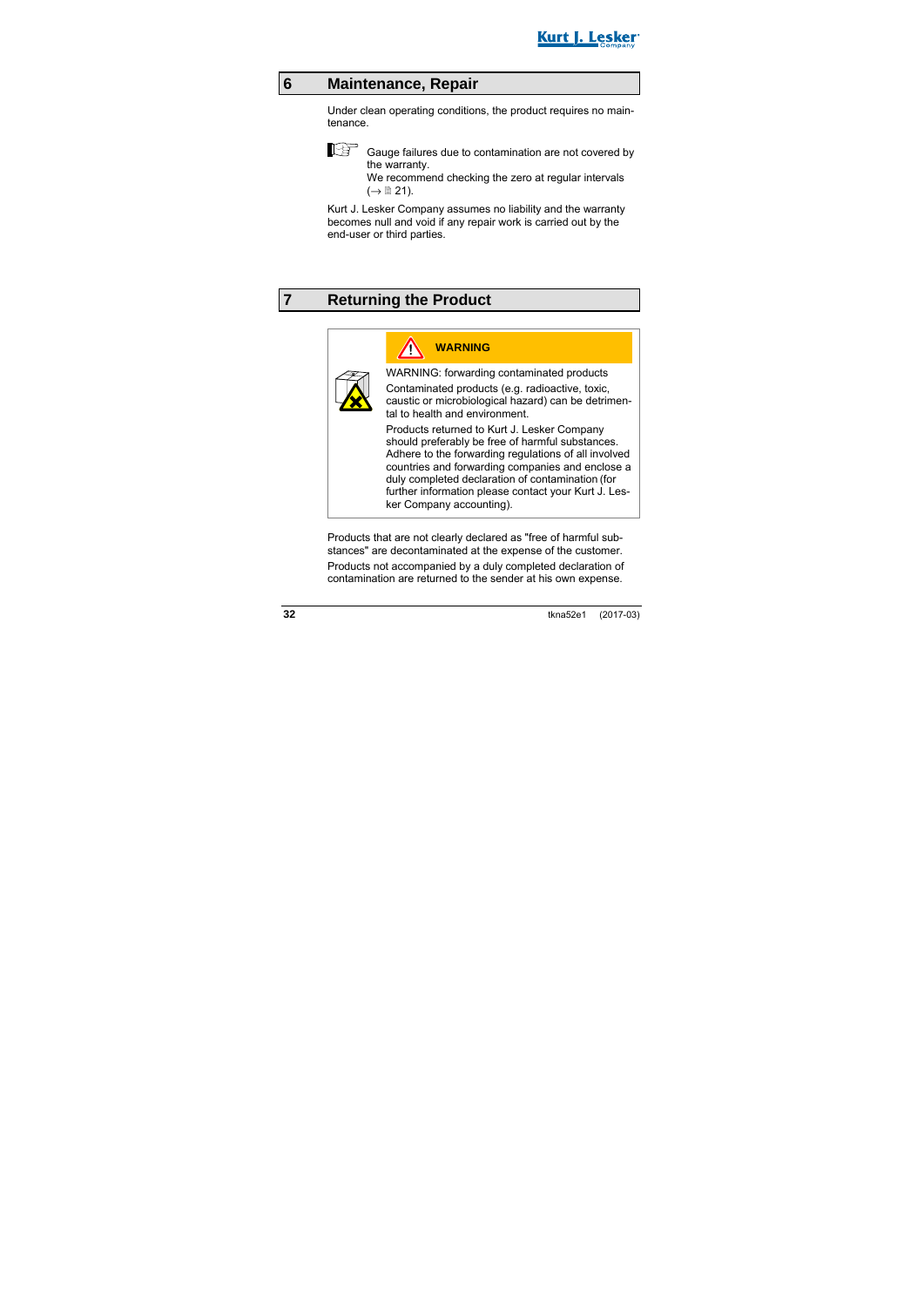

## **8 Disposal**

## **DANGER**

DANGER: contaminated parts

Contaminated parts can be detrimental to health and environment.

Before beginning to work, find out whether any parts are contaminated. Adhere to the relevant regulations and take the necessary precautions when handling contaminated parts.

|  | <b>WARNING</b>                                                                                                                       |
|--|--------------------------------------------------------------------------------------------------------------------------------------|
|  | WARNING: substances detrimental to the environ-<br>ment                                                                              |
|  | Products or parts thereof (mechanical and electric<br>components, operating fluids etc.) can be detrimen-<br>tal to the environment. |
|  | Dispose of such substances in accordance with the<br>relevant local regulations.                                                     |

### **Separating the components**

After disassembling the product, separate its components according to the following criteria:

• Contaminated components

Contaminated components (radioactive, toxic, caustic or biological hazard etc.) must be decontaminated in accordance with the relevant national regulations, separated according to their materials, and disposed of.

• Other components

Such components must be separated according to their materials and recycled.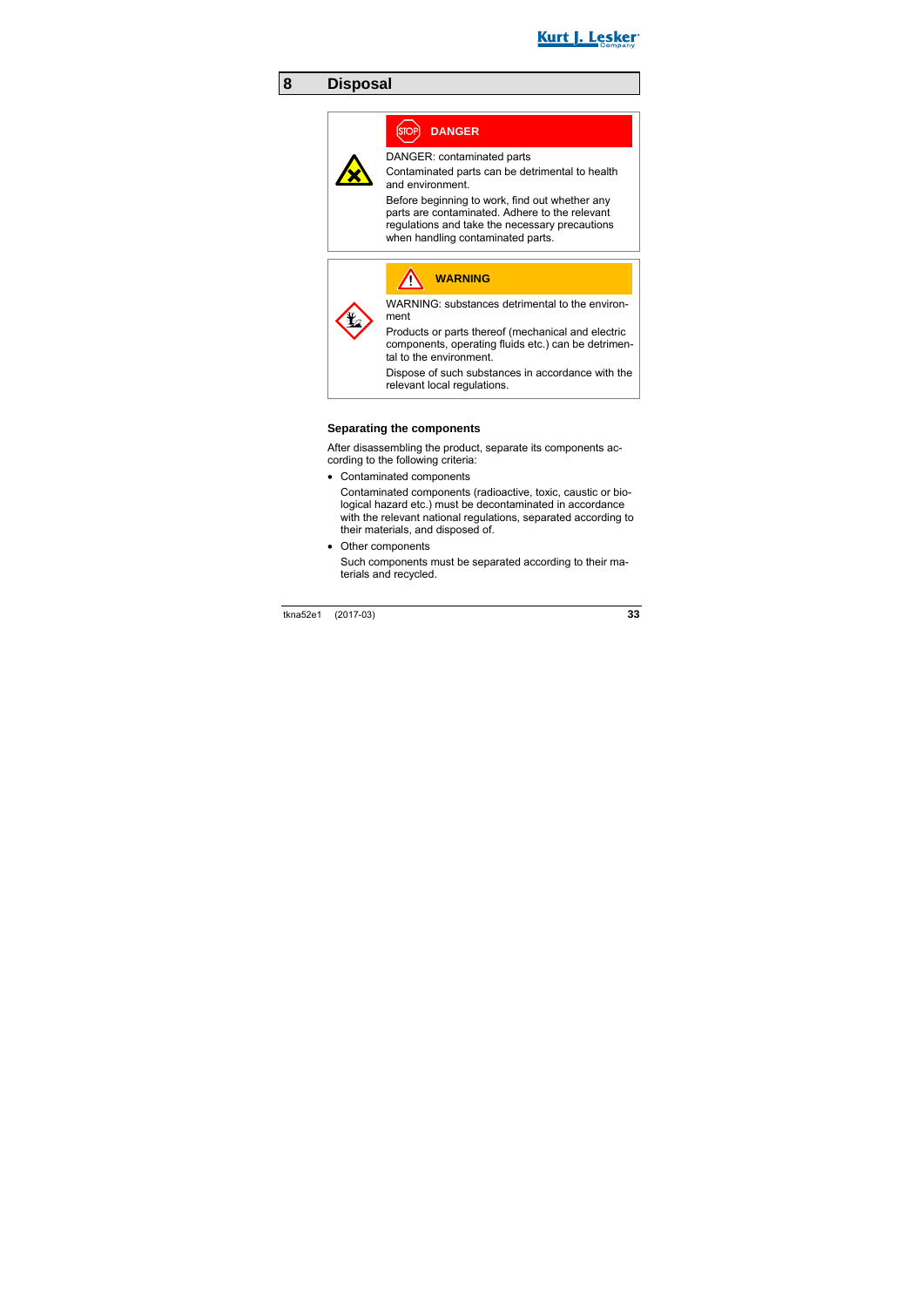

## **Further Information**

 [1] www.lesker.com Communication Protocol RS232C Interface tkra49e1 Kurt J. Lesker Company, 1925 Route 51, Jefferson Hills PA 15025, USA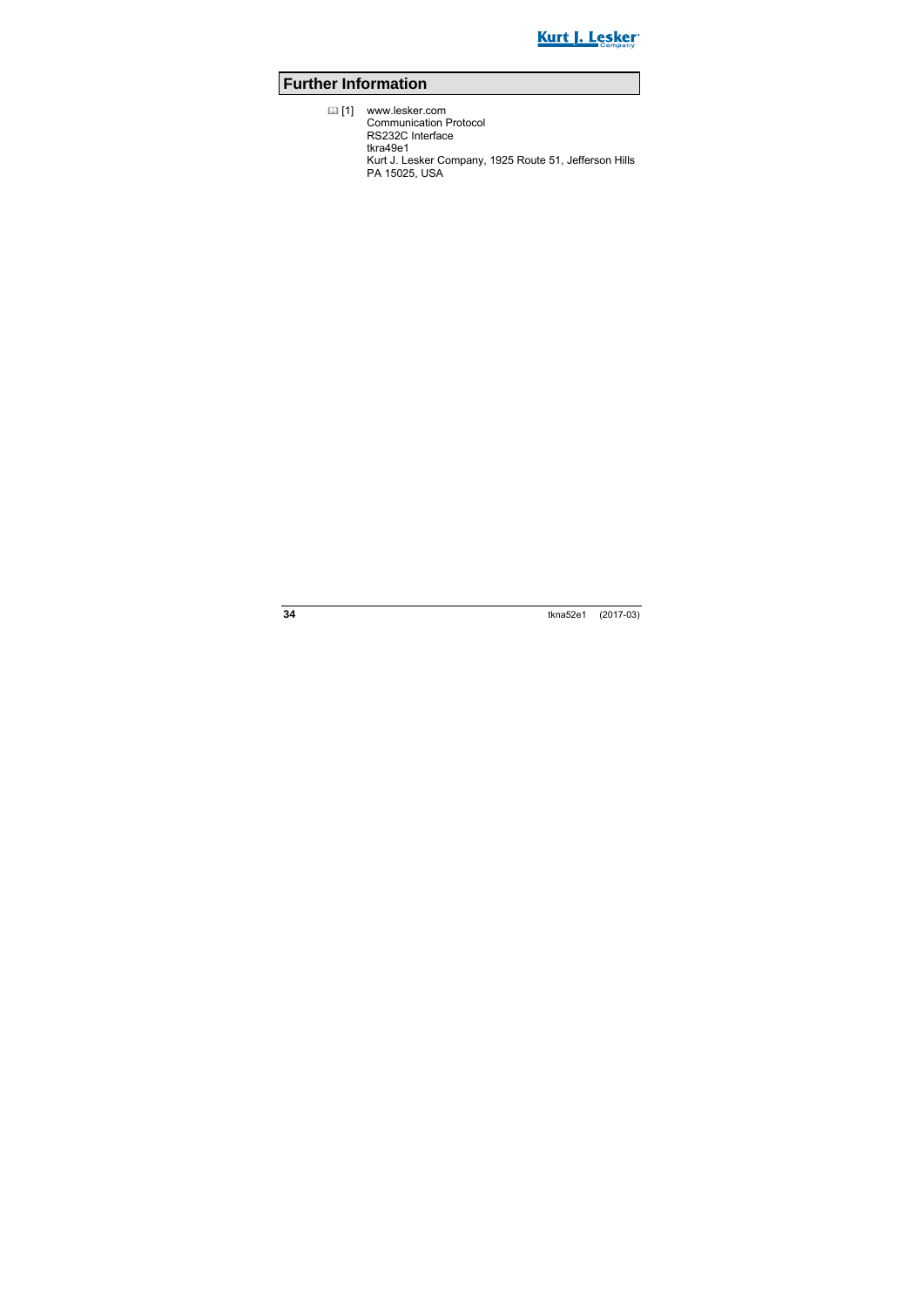

## **EU Declaration of Conformity**

### We, Kurt J. Lesker Company, hereby declare that the equipment mentioned below complies with the provisions of the Directive<br>relation to electromographic composibility 2014/20/EU and the relating to electromagnetic compatibility 2014/30/EU and the Directive on the restriction of the use of certain hazardous substances in electrical and electronic equipment 2011/65/EU.

### **Product**

# Heated Capacitance Gauge

KJLC HCG

### **Standards**

Harmonized and international/national standards and specifications:

- EN 61000-6-2:2005 (EMC: generic immunity standard)
- EN 61000-6-3:2007 + A1:2011 (EMC: generic emission standard)
- EN 61010-1:2010 (Safety requirements for electrical equipment for measurement, control and laboratory use)
- EN 61326-1:2013; Group 1, Class B (EMC requirements for electrical equipment for measurement, control and laboratory use)

### **Manufacturer / Signatures**

Kurt J. Lesker Company, 1925 Route 51, Jefferson Hills PA 15025, USA

6 January 2017

Jally

John Lubic Vice President